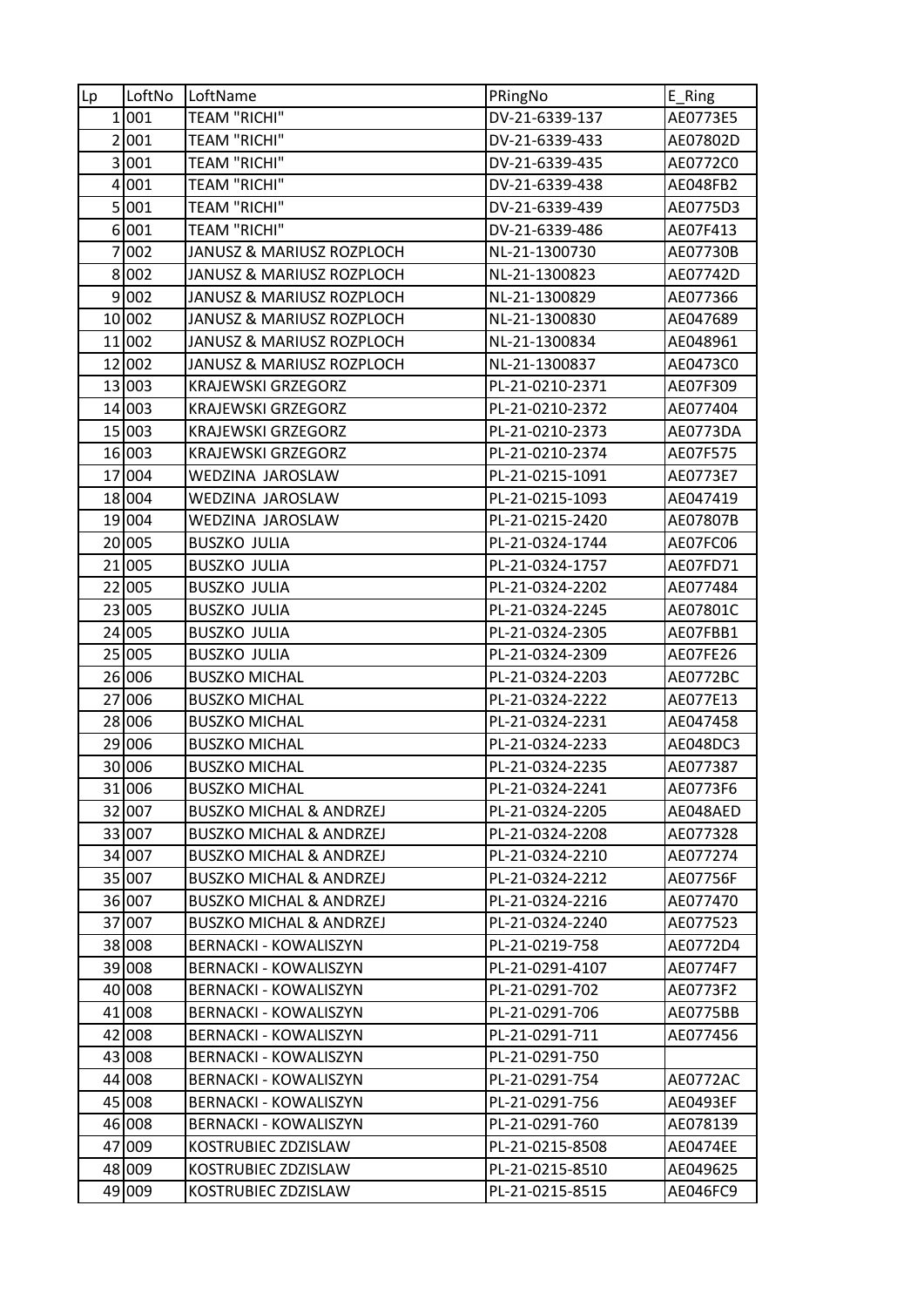| 50 009 | KOSTRUBIEC ZDZISLAW          | PL-21-0215-8521  | AE048F67 |
|--------|------------------------------|------------------|----------|
| 51 009 | KOSTRUBIEC ZDZISLAW          | PL-21-0215-8533  | AE07752F |
| 52 009 | KOSTRUBIEC ZDZISLAW          | PL-21-0215-8541  | AE07756A |
| 53 010 | WARDA MIROSLAW               | PL-21-0211-538   | AE07758C |
| 54 010 | WARDA MIROSLAW               | PL-21-0211-556   | AE048B91 |
| 55 010 | WARDA MIROSLAW               | PL-21-0211-558   | AE0772AD |
| 56 010 | WARDA MIROSLAW               | PL-21-0211-562   | AE048D40 |
| 57 010 | WARDA MIROSLAW               | PL-21-0211-564   | AE077E50 |
| 58 010 | WARDA MIROSLAW               | PL-21-0211-574   | AE0490AA |
| 59 011 | KATARZYNA & KRZYSZTOF KORBUS | PL-21-0211-3007  | AE077518 |
| 60 011 | KATARZYNA & KRZYSZTOF KORBUS | PL-21-0211-3014  | AE07F57D |
| 61 011 | KATARZYNA & KRZYSZTOF KORBUS | PL-21-0211-3082  | AE0772F7 |
| 62 011 | KATARZYNA & KRZYSZTOF KORBUS | PL-21-0211-3093  | AE0492E3 |
| 63 011 | KATARZYNA & KRZYSZTOF KORBUS | PL-21-0211-3097  | AE077557 |
| 64 011 | KATARZYNA & KRZYSZTOF KORBUS | PL-21-0211-3098  | AE07751A |
| 65 012 | KLUCZYNSKI LESZEK I          | PL-21-0463-8083  | AE07757C |
| 66 012 | KLUCZYNSKI LESZEK I          | PL-21-0463-8084  | AE07816A |
| 67 012 | KLUCZYNSKI LESZEK I          | PL-21-0463-8085  | AE077F9D |
| 68 012 | KLUCZYNSKI LESZEK I          | PL-21-0463-8086  | AE0474E9 |
| 69 012 | KLUCZYNSKI LESZEK I          | PL-21-0463-8087  | AE0773B3 |
| 70 012 | KLUCZYNSKI LESZEK I          | PL-21-0463-8088  | AE077403 |
| 71 013 | <b>BLIEGE FELIX</b>          | AT-21-605-706    | AE077472 |
| 72 013 | <b>BLIEGE FELIX</b>          | AT-21-605-708    | AE077377 |
| 73 013 | <b>BLIEGE FELIX</b>          | AT-21-605-711    | AE07753A |
| 74 013 | <b>BLIEGE FELIX</b>          | AT-21-605-718    | AE0772FD |
| 75 013 | <b>BLIEGE FELIX</b>          | AT-21-605-721    | AE07728C |
| 76 013 | <b>BLIEGE FELIX</b>          | AT-21-605-724    | AE077451 |
| 77 014 | CALUJ WIESLAW                | PL-21-0223-12205 | AE0775C4 |
| 78 014 | CALUJ WIESLAW                | PL-21-0223-12209 | AE0772B4 |
| 79 014 | CALUJ WIESLAW                | PL-21-0223-12226 | AE077317 |
| 80014  | CALUJ WIESLAW                | PL-21-0223-12227 | AE07743F |
| 81 014 | CALUJ WIESLAW                | PL-21-0223-12283 | AE048AF3 |
| 82 014 | CALUJ WIESLAW                | PL-21-0223-12291 | AE048D91 |
| 83 014 | CALUJ WIESLAW                | PL-21-0223-12294 | AE077585 |
| 84 015 | <b>WEDZINA WIESLAW</b>       | PL-21-0215-2406  | AE07754F |
| 85 015 | WEDZINA WIESLAW              | PL-21-0215-2408  | AE077527 |
| 86 015 | <b>WEDZINA WIESLAW</b>       | PL-21-0215-2410  | AE0773EF |
| 87 016 | TEAM SIATKA & LIPIAN         | PL-21-0208-8931  | AE077355 |
| 88 016 | TEAM SIATKA & LIPIAN         | PL-21-0208-8938  | AE0772B0 |
| 89 016 | TEAM SIATKA & LIPIAN         | PL-21-0208-8942  | AE077275 |
| 90 016 | TEAM SIATKA & LIPIAN         | PL-21-0208-8956  | AE077534 |
| 91 016 | TEAM SIATKA & LIPIAN         | PL-21-0208-8987  | AE04730A |
| 92 016 | TEAM SIATKA & LIPIAN         | PL-21-0208-8997  | AE07742B |
| 93 017 | LUKASZ I MONIKA LIPIAN       | PL-21-0208-8932  | AE077FA0 |
| 94 017 | LUKASZ I MONIKA LIPIAN       | PL-21-0208-8937  | AE0474E6 |
| 95 017 | LUKASZ I MONIKA LIPIAN       | PL-21-0208-8946  | AE0470B9 |
| 96 017 | LUKASZ I MONIKA LIPIAN       | PL-21-0208-8949  | AE077392 |
| 97 017 | LUKASZ I MONIKA LIPIAN       | PL-21-0208-8959  | AE07722C |
| 98 017 | LUKASZ I MONIKA LIPIAN       | PL-21-0208-8999  | AE0772AA |
| 99 018 | "MADZIAR"                    | PL-21-0463-1808  | AE077578 |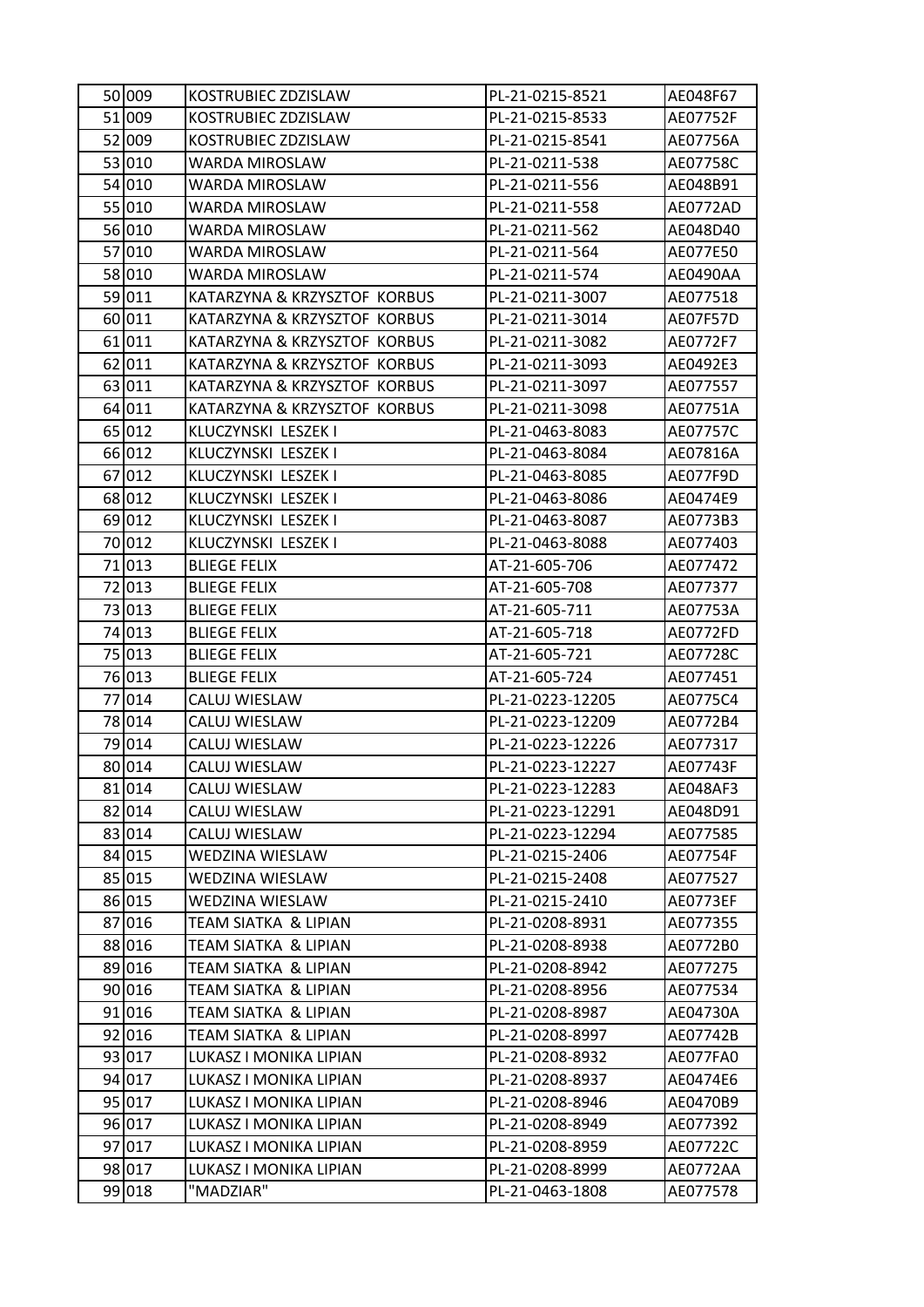| 100018  | "MADZIAR"                           | PL-21-0463-1810  | <b>AE0772DE</b> |
|---------|-------------------------------------|------------------|-----------------|
| 101 018 | "MADZIAR"                           | PL-21-0463-1812  | <b>AE0775BC</b> |
| 102 018 | "MADZIAR"                           | PL-21-0463-1813  | AE077F67        |
| 103 018 | "MADZIAR"                           | PL-21-0463-1816  | AE077421        |
| 104 018 | "MADZIAR"                           | PL-21-0463-1817  | AE07730F        |
| 105 019 | KROLIKOWSKI & MOREL TEAM            | PL-21-0493-15018 | AE0493C7        |
| 106 019 | KROLIKOWSKI & MOREL TEAM            | PL-21-0493-15026 | AE047610        |
| 107 019 | <b>KROLIKOWSKI &amp; MOREL TEAM</b> | PL-21-0493-15112 | AE048B93        |
| 108 019 | <b>KROLIKOWSKI &amp; MOREL TEAM</b> | PL-21-0493-15144 | AE0775F4        |
| 109 019 | <b>KROLIKOWSKI &amp; MOREL TEAM</b> | PL-21-0493-15153 | AE048DE3        |
| 110020  | KURKOWSKI SLAWOMIR                  | PL-21-0321-4970  | AE0775A1        |
| 111 020 | KURKOWSKI SLAWOMIR                  | PL-21-0321-4990  | AE049329        |
| 112 020 | <b>KURKOWSKI SLAWOMIR</b>           | PL-21-0321-5000  | AE07732C        |
| 113 021 | <b>BANDA SWIROFFF</b>               | GB-21-Z-61600    | AE077368        |
| 114 021 | <b>BANDA SWIROFFF</b>               | PL-21-0207-1808  | AE04702D        |
| 115 021 | <b>BANDA SWIROFFF</b>               | PL-21-0263-3937  | AE07FC78        |
| 116 021 | <b>BANDA SWIROFFF</b>               | PL-21-0266-3903  | AE0774A3        |
| 117 021 | <b>BANDA SWIROFFF</b>               | SU-21-R-700      | AE0780BF        |
| 118 022 | <b>KLIMAS MIROSLAW</b>              | PL-21-0235-5802  | <b>AE0775CB</b> |
| 119 022 | <b>KLIMAS MIROSLAW</b>              | PL-21-0235-5804  | AE07740E        |
| 120 022 | <b>KLIMAS MIROSLAW</b>              | PL-21-0235-5806  | AE077432        |
| 121 022 | <b>KLIMAS MIROSLAW</b>              | PL-21-0235-5812  | AE077F16        |
| 122 022 | <b>KLIMAS MIROSLAW</b>              | PL-21-0235-5814  | AE0774DA        |
| 123 022 | <b>KLIMAS MIROSLAW</b>              | PL-21-0235-5899  | AE048AAA        |
| 124 023 | O.I.S. KRAWCZAK                     | PL-21-07-11712   | AE07722E        |
| 125 023 | O.I.S. KRAWCZAK                     | PL-21-07-11718   | AE0772F5        |
| 126 023 | O.I.S. KRAWCZAK                     | PL-21-07-11721   | AE0773AC        |
| 127 023 | O.I.S. KRAWCZAK                     | PL-21-07-11743   | AE077290        |
| 128 023 | O.I.S. KRAWCZAK                     | PL-21-07-11787   | AE049263        |
| 129 023 | O.I.S. KRAWCZAK                     | PL-21-07-11793   | AE0775C0        |
| 130 024 | RAZIK MAREK                         | DV-21-8867-43    | AE04764B        |
| 131 024 | <b>RAZIK MAREK</b>                  | DV-21-8867-53    | AE077505        |
| 132 024 | RAZIK MAREK                         | DV-21-8867-70    | AE049194        |
| 133 024 | RAZIK MAREK                         | DV-21-8867-83    | AE077380        |
| 134 024 | <b>RAZIK MAREK</b>                  | DV-21-8867-92    | AE0773B8        |
| 135 024 | RAZIK MAREK                         | DV-21-8867-97    | AE077308        |
| 136 025 | ZAK & HULAS                         | PL-21-0412-2001  | AE048F90        |
| 137 025 | ZAK & HULAS                         | PL-21-0412-2005  | AE077258        |
| 138 025 | ZAK & HULAS                         | PL-21-0412-2011  | AE0774DD        |
| 139 025 | ZAK & HULAS                         | PL-21-0412-2019  | AE077FE0        |
| 140 025 | ZAK & HULAS                         | PL-21-0412-2028  | AE0774E2        |
| 141 025 | ZAK & HULAS                         | PL-21-0412-2040  | AE078050        |
| 142 026 | KIELBASA KRZYSZTOF                  | PL-21-0311-9514  | AE048B23        |
| 143 026 | KIELBASA KRZYSZTOF                  | PL-21-0311-9515  | AE07738F        |
| 144 026 | KIELBASA KRZYSZTOF                  | PL-21-0311-9516  | AE07733C        |
| 145 026 | KIELBASA KRZYSZTOF                  | PL-21-0311-9518  | <b>AE0775CC</b> |
| 146 026 | KIELBASA KRZYSZTOF                  | PL-21-0311-9589  | AE048D53        |
| 147 027 | TEAM KACZOR                         | PL-21-0412-3210  | AE0774BE        |
| 148 027 | TEAM KACZOR                         | PL-21-0412-3218  | AE077429        |
| 149 027 | TEAM KACZOR                         | PL-21-0412-3261  | AE048B1C        |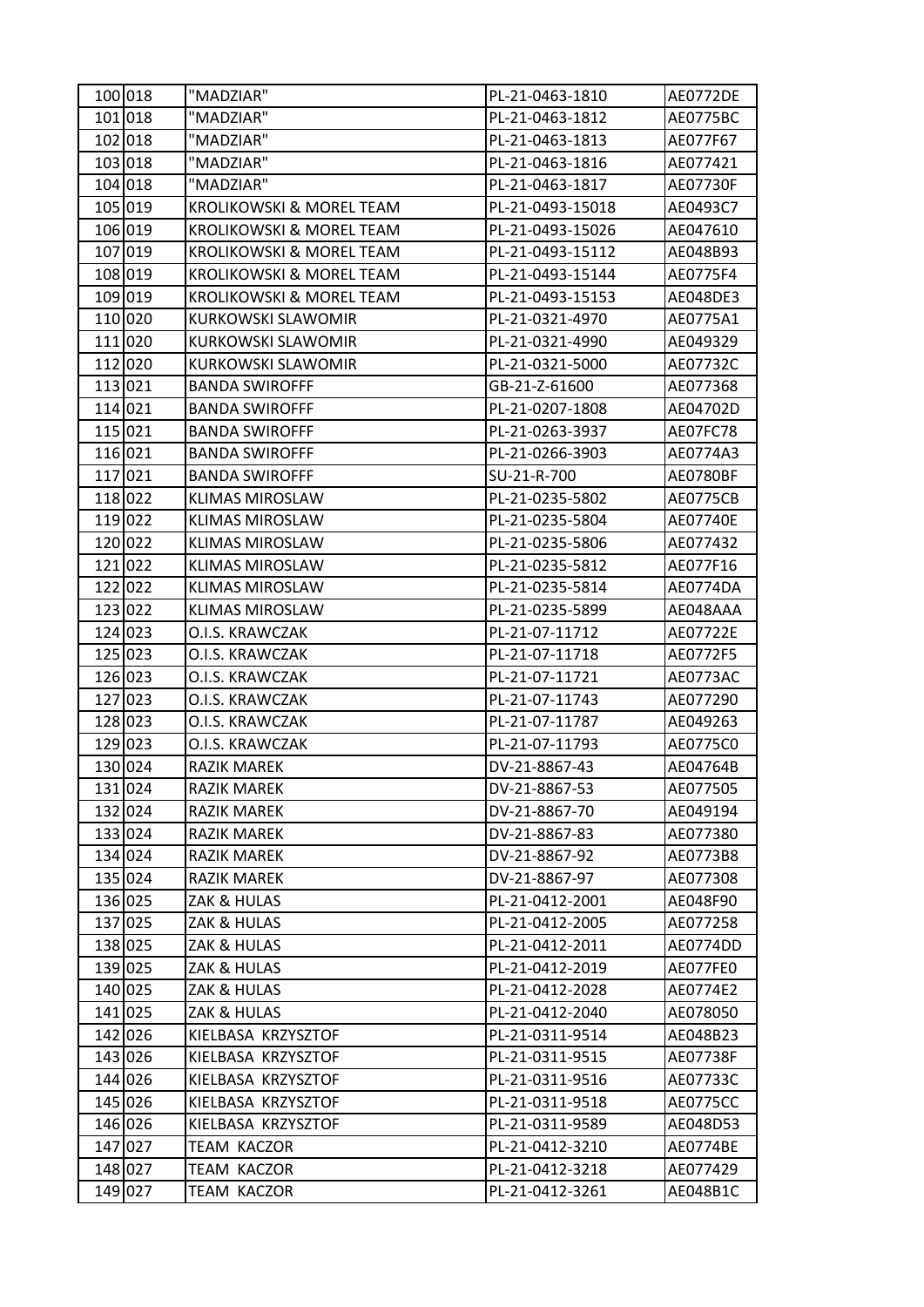| 150 027 | TEAM KACZOR                    | PL-21-0412-3265  | AE077331 |
|---------|--------------------------------|------------------|----------|
| 151 027 | <b>TEAM KACZOR</b>             | PL-21-0412-3268  | AE0775E8 |
| 152 027 | <b>TEAM KACZOR</b>             | PL-21-0412-3269  | AE0775A3 |
| 153 028 | <b>GUMIENIAK ARTUR</b>         | GB-21-V-207563   | AE048F6B |
| 154 028 | <b>GUMIENIAK ARTUR</b>         | GB-21-V-207564   | AE04925E |
| 155 028 | <b>GUMIENIAK ARTUR</b>         | GB-21-V-207565   | AE077309 |
| 156 028 | <b>GUMIENIAK ARTUR</b>         | PL-21-0430-923   | AE0775F8 |
| 157 028 | <b>GUMIENIAK ARTUR</b>         | PL-21-0430-939   | AE048939 |
| 158 028 | <b>GUMIENIAK ARTUR</b>         | PL-21-0430-944   | AE077273 |
| 159 029 | STYPCZYNSKI DARIUSZ            | PL-21-0473-9601  | AE077601 |
| 160 029 | <b>STYPCZYNSKI DARIUSZ</b>     | PL-21-0473-9616  | AE0775A0 |
| 161 029 | STYPCZYNSKI DARIUSZ            | PL-21-0473-9618  | AE0772F6 |
| 162 029 | <b>STYPCZYNSKI DARIUSZ</b>     | PL-21-0473-9619  | AE0775E1 |
| 163 029 | STYPCZYNSKI DARIUSZ            | PL-21-0473-9620  | AE0774EB |
| 164 029 | STYPCZYNSKI DARIUSZ            | PL-21-0473-9621  | AE0774F2 |
| 165 030 | TEAM BLECHARZ - MULLER         | DV-21-1078-640   | AE077ECE |
| 166 030 | TEAM BLECHARZ - MULLER         | DV-21-1078-647   | AE046EC8 |
| 167 030 | TEAM BLECHARZ - MULLER         | DV-21-1078-651   | AE0470DB |
| 168 030 | TEAM BLECHARZ - MULLER         | PL-21-0499-4519  | AE047039 |
| 169 030 | TEAM BLECHARZ - MULLER         | PL-21-0499-4521  | AE07748B |
| 170 030 | TEAM BLECHARZ - MULLER         | PL-21-0499-4526  | AE04896C |
| 171 032 | <b>KRYSTKI</b>                 | PL-21-0413-11567 | AE07F428 |
| 172 032 | <b>KRYSTKI</b>                 | PL-21-0413-11569 | AE07F568 |
| 173 032 | <b>KRYSTKI</b>                 | PL-21-0413-11571 | AE07F655 |
| 174 032 | <b>KRYSTKI</b>                 | PL-21-0413-11574 | AE048F14 |
| 175 032 | <b>KRYSTKI</b>                 | PL-21-0413-11575 | AE077560 |
| 176 032 | <b>KRYSTKI</b>                 | PL-21-0413-11579 | AE077372 |
| 177 033 | SOBIERAJ & GALCZYNSKI          | PL-21-0183-7007  | AE047120 |
| 178 033 | SOBIERAJ & GALCZYNSKI          | PL-21-0183-7028  | AE048A2B |
| 179033  | SOBIERAJ & GALCZYNSKI          | PL-21-0183-7032  | AE048B7C |
| 180 034 | A & B WOZNIAK                  | PL-21-0308-1782  | AE0772A1 |
| 181 034 | A & B WOZNIAK                  | PL-21-0308-1786  | AE07744D |
| 182 034 | A & B WOZNIAK                  | PL-21-0308-1787  | AE077FF5 |
| 183 034 | A & B WOZNIAK                  | PL-21-0308-1788  | AE048EC1 |
| 184 034 | A & B WOZNIAK                  | PL-21-0308-1799  | AE0772F0 |
| 185 034 | A & B WOZNIAK                  | PL-21-0308-1800  | AE0775A8 |
| 186 035 | PAWEL WARDA & ADALBERT BISCHOF | PL-21-0497-1453  | AE047312 |
| 187 035 | PAWEL WARDA & ADALBERT BISCHOF | PL-21-0497-1454  | AE077468 |
| 188 035 | PAWEL WARDA & ADALBERT BISCHOF | PL-21-0497-1455  | AE07729C |
| 189 035 | PAWEL WARDA & ADALBERT BISCHOF | PL-21-0497-1456  | AE07734F |
| 190 035 | PAWEL WARDA & ADALBERT BISCHOF | PL-21-0497-1457  | AE077279 |
| 191 035 | PAWEL WARDA & ADALBERT BISCHOF | PL-21-0497-1458  | AE07735A |
| 192 036 | STRZELCZYK TOMASZ              | PL-21-0221-5414  | AE0772ED |
| 193 036 | STRZELCZYK TOMASZ              | PL-21-0221-5420  | AE077385 |
| 194 036 | STRZELCZYK TOMASZ              | PL-21-0221-5425  | AE07727B |
| 195 036 | STRZELCZYK TOMASZ              | PL-21-0221-5431  | AE07726F |
| 196 036 | STRZELCZYK TOMASZ              | PL-21-0221-5435  | AE0474AC |
| 197 036 | STRZELCZYK TOMASZ              | PL-21-0221-5438  | AE0471B2 |
| 198 037 | WLODARCZYK MAREK               | PL-21-065-10201  | AE0473FA |
| 199 037 | WLODARCZYK MAREK               | PL-21-065-10209  | AE077580 |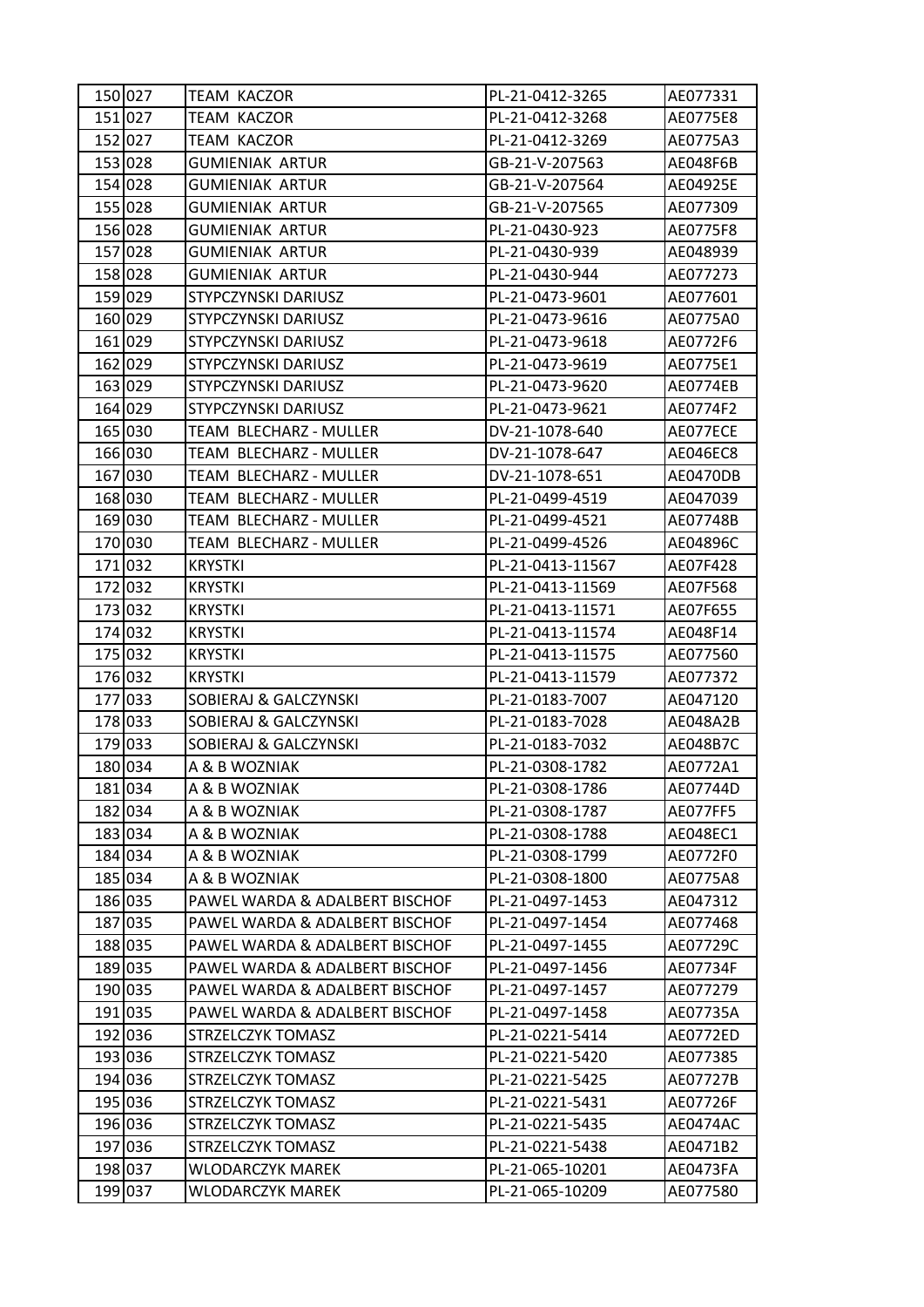| 200 037 | <b>WLODARCZYK MAREK</b>   | PL-21-065-10213  | AE078058        |
|---------|---------------------------|------------------|-----------------|
| 201 037 | WLODARCZYK MAREK          | PL-21-065-10218  | AE048EA7        |
| 202 037 | <b>WLODARCZYK MAREK</b>   | PL-21-065-10224  | AE049351        |
| 203 037 | <b>WLODARCZYK MAREK</b>   | PL-21-065-10235  | AE077568        |
| 204 038 | PIEROG SEBASTIAN          | PL-21-0312-8146  | AE0775B2        |
| 205 038 | PIEROG SEBASTIAN          | PL-21-0312-8147  | AE048B40        |
| 206 038 | PIEROG SEBASTIAN          | PL-21-0312-8157  | AE0773BE        |
| 207 038 | PIEROG SEBASTIAN          | PL-21-0312-8161  | AE077E43        |
| 208 038 | PIEROG SEBASTIAN          | PL-21-0312-8165  | AE07746F        |
| 209 038 | PIEROG SEBASTIAN          | PL-21-0312-8179  | AE077465        |
| 210 039 | <b>JURECZKA KRZYSZTOF</b> | PL-21-0352-1663  | AE077541        |
| 211 039 | <b>JURECZKA KRZYSZTOF</b> | PL-21-0352-1665  | AE077483        |
| 212 039 | <b>JURECZKA KRZYSZTOF</b> | PL-21-0352-1667  | AE07728D        |
| 213 039 | <b>JURECZKA KRZYSZTOF</b> | PL-21-0352-1669  | <b>AE046F7E</b> |
| 214 039 | <b>JURECZKA KRZYSZTOF</b> | PL-21-0352-1672  | AE045F20        |
| 215 039 | JURECZKA KRZYSZTOF        | PL-21-0352-1680  | AE0473F6        |
| 216 040 | <b>BLASZCZYK LEON</b>     | PL-21-0352-1606  | AE077233        |
| 217 040 | <b>BLASZCZYK LEON</b>     | PL-21-0352-1662  | AE078005        |
| 218 040 | <b>BLASZCZYK LEON</b>     | PL-21-0352-1668  |                 |
| 219 040 | <b>BLASZCZYK LEON</b>     | PL-21-0352-1670  | AE0772A6        |
| 220 040 | <b>BLASZCZYK LEON</b>     | PL-21-0352-1671  | AE077562        |
| 221 040 | <b>BLASZCZYK LEON</b>     | PL-21-0352-1678  |                 |
| 222 041 | PERLA ROZTOCZA            | PL-21-0215-702   | AE077430        |
| 223 041 | PERLA ROZTOCZA            | PL-21-0215-725   | AE07F388        |
| 224 041 | PERLA ROZTOCZA            | PL-21-0215-731   | AE07F3B6        |
| 225 041 | PERLA ROZTOCZA            | PL-21-0215-766   | AE07FB8E        |
| 226 042 | "SMERFY"                  | PL-21-0441-1805  | AE049511        |
| 227 042 | "SMERFY"                  | PL-21-0441-1814  | AE0773A9        |
| 228 042 | "SMERFY"                  | PL-21-0441-1829  | AE07F422        |
| 229 042 | "SMERFY"                  | PL-21-0441-1833  | AE07F6CA        |
| 230 042 | "SMERFY"                  | PL-21-0441-1845  | AE07F535        |
| 231 042 | "SMERFY"                  | PL-21-0441-1853  | AE07F2F4        |
| 232 043 | POPLAWSKI MIECZYSLAW      | PL-21-0441-501   | AE04709D        |
| 233 043 | POPLAWSKI MIECZYSLAW      | PL-21-0441-504   | AE07753E        |
| 234 043 | POPLAWSKI MIECZYSLAW      | PL-21-0441-506   | AE0773ED        |
| 235 043 | POPLAWSKI MIECZYSLAW      | PL-21-0441-516   | AE047DD1        |
| 236 043 | POPLAWSKI MIECZYSLAW      | PL-21-0441-525   | AE047516        |
| 237 043 | POPLAWSKI MIECZYSLAW      | PL-21-0441-526   | AE077271        |
| 238 044 | FLOREK-WOJCIESZAK         | PL-21-0196-1786  | AE077276        |
| 239 044 | FLOREK-WOJCIESZAK         | PL-21-0196-1790  | AE077478        |
| 240 044 | FLOREK-WOJCIESZAK         | PL-21-0231-11790 | AE077591        |
| 241 044 | FLOREK-WOJCIESZAK         | PL-21-0231-9909  | AE07724E        |
| 242 045 | ROBERT-PATRYK             | PL-21-0231-10012 | AE0774D4        |
| 243 045 | ROBERT-PATRYK             | PL-21-0231-10014 | AE04766E        |
| 244 045 | ROBERT-PATRYK             | PL-21-0231-10027 | AE077399        |
| 245 045 | ROBERT-PATRYK             | PL-21-0231-10051 | AE0775E9        |
| 246 045 | ROBERT-PATRYK             | PL-21-0231-10062 | AE077540        |
| 247 046 | KRAWIECZEK LUCJAN         | PL-21-0129-1143  | AE0772C1        |
| 248 046 | KRAWIECZEK LUCJAN         | PL-21-0129-1145  | AE04925D        |
| 249 046 | KRAWIECZEK LUCJAN         | PL-21-0129-1150  | AE0773E2        |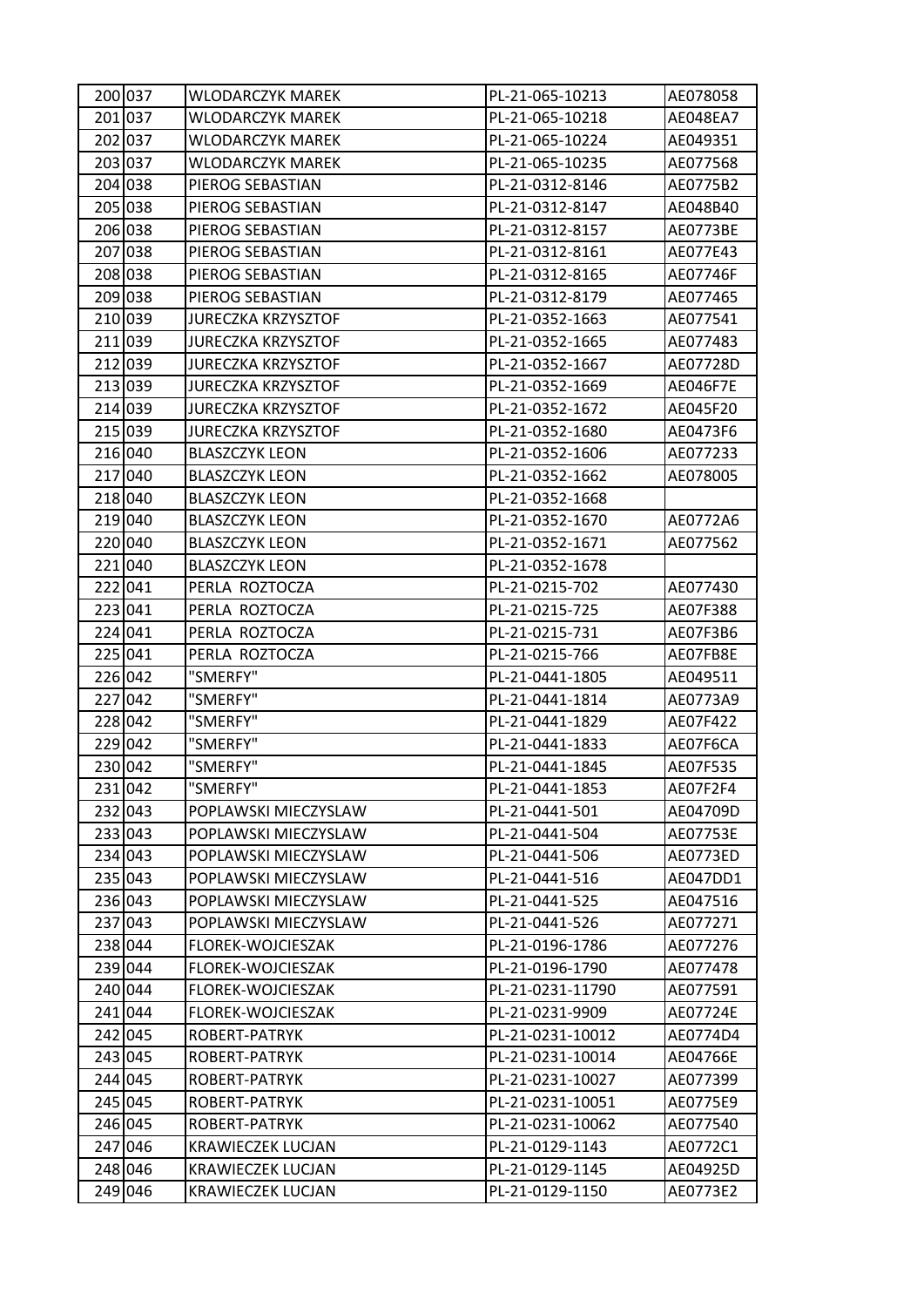| 250 046 | <b>KRAWIECZEK LUCJAN</b> | PL-21-0129-2984  | AE07738A        |
|---------|--------------------------|------------------|-----------------|
| 251 046 | <b>KRAWIECZEK LUCJAN</b> | PL-21-0129-2996  | AE047A85        |
| 252 046 | <b>KRAWIECZEK LUCJAN</b> | PL-21-0129-901   | AE046135        |
| 253 047 | JUSTAN                   | PL-21-0129-3002  | AE045D30        |
| 254 048 | ANDRZEJ i MICHAL BUSZKO  | PL-21-0452-11364 | AE077E47        |
| 255 048 | ANDRZEJ i MICHAL BUSZKO  | PL-21-0452-11366 | AE077DF9        |
| 256 048 | ANDRZEJ i MICHAL BUSZKO  | PL-21-0452-11368 | AE0774D5        |
| 257 048 | ANDRZEJ i MICHAL BUSZKO  | PL-21-0452-11376 | AE0775FD        |
| 258 048 | ANDRZEJ i MICHAL BUSZKO  | PL-21-0452-11377 | AE0772F4        |
| 259 048 | ANDRZEJ i MICHAL BUSZKO  | PL-21-0452-11383 | <b>AE0774CB</b> |
| 260 049 | <b>KOZIOLKI</b>          | PL-21-0414-4185  | AE0775B3        |
| 261 049 | <b>KOZIOLKI</b>          | PL-21-0414-4187  | AE07757A        |
| 262 049 | <b>KOZIOLKI</b>          | PL-21-0414-4197  | AE0490FF        |
| 263 050 | ZURAWSKI JAN dr.1        | PL-21-0211-9205  | AE0472D5        |
| 264 050 | ZURAWSKI JAN dr.1        | PL-21-0211-9208  | AE077337        |
| 265 050 | ZURAWSKI JAN dr.1        | PL-21-0211-9214  | <b>AE0775CF</b> |
| 266 050 | ZURAWSKI JAN dr.1        | PL-21-0211-9237  | AE078121        |
| 267 050 | ZURAWSKI JAN dr.1        | PL-21-0211-9238  | AE0772C2        |
| 268 050 | ZURAWSKI JAN dr.1        | PL-21-0211-9243  | AE07737C        |
| 269 051 | ZYRAWSKI JAN dr. 2       | PL-21-0211-9204  | AE0774E7        |
| 270 051 | ZYRAWSKI JAN dr. 2       | PL-21-0211-9220  | AE077339        |
| 271 051 | ZYRAWSKI JAN dr. 2       | PL-21-0211-9222  | AE077F99        |
| 272 051 | ZYRAWSKI JAN dr. 2       | PL-21-0211-9228  | AE0772B7        |
| 273 051 | ZYRAWSKI JAN dr. 2       | PL-21-0211-9234  | AE049215        |
| 274 051 | ZYRAWSKI JAN dr. 2       | PL-21-0211-9244  | AE07751F        |
| 275 052 | ZURAWSKI JAN 3           | PL-21-0211-9206  | AE07731B        |
| 276 052 | ZURAWSKI JAN 3           | PL-21-0211-9209  | AE077418        |
| 277 052 | ZURAWSKI JAN 3           | PL-21-0211-9231  | AE0474FD        |
| 278 052 | ZURAWSKI JAN 3           | PL-21-0211-9235  | AE077391        |
| 279 052 | ZURAWSKI JAN 3           | PL-21-0211-9251  | AE02C05B        |
| 280 052 | ZURAWSKI JAN 3           | PL-21-0211-9255  | AE077F34        |
| 281 053 | <b>HUBEX</b>             | PL-20-0211-11224 | AE077439        |
| 282 053 | <b>HUBEX</b>             | PL-20-0211-11225 | AE0772D7        |
| 283 053 | <b>HUBEX</b>             | PL-20-0211-11229 | AE07731F        |
| 284 053 | <b>HUBEX</b>             | PL-20-0211-6702  | AE047379        |
| 285 053 | <b>HUBEX</b>             | PL-20-0211-6704  | AE077300        |
| 286 053 | <b>HUBEX</b>             | PL-20-0211-6707  | AE07749B        |
| 287 054 | <b>KUSAJ GRZEGORZ</b>    | PL-21-0211-6701  | AE0775CD        |
| 288 054 | KUSAJ GRZEGORZ           | PL-21-0211-6703  | AE07737F        |
| 289 054 | <b>KUSAJ GRZEGORZ</b>    | PL-21-0211-6706  | AE0491FE        |
| 290 054 | KUSAJ GRZEGORZ           | PL-21-0211-6709  | AE07FBCB        |
| 291 054 | <b>KUSAJ GRZEGORZ</b>    | PL-21-0211-6711  | AE07F417        |
| 292 054 | KUSAJ GRZEGORZ           | PL-21-0211-6716  | AE07F424        |
| 293 054 | <b>KUSAJ GRZEGORZ</b>    | PL-21-0211-6717  | AE07F537        |
| 294 055 | LACH STANISLAW           | PL-21-0465-7301  | AE077336        |
| 295 055 | <b>LACH STANISLAW</b>    | PL-21-0465-7307  | AE0775B4        |
| 296 055 | <b>LACH STANISLAW</b>    | PL-21-0465-7313  | AE077422        |
| 297 055 | LACH STANISLAW           | PL-21-0465-7315  | AE0492EF        |
| 298 055 | LACH STANISLAW           | PL-21-0465-7317  | AE07732E        |
| 299 055 | LACH STANISLAW           | PL-21-0465-7326  | AE07733E        |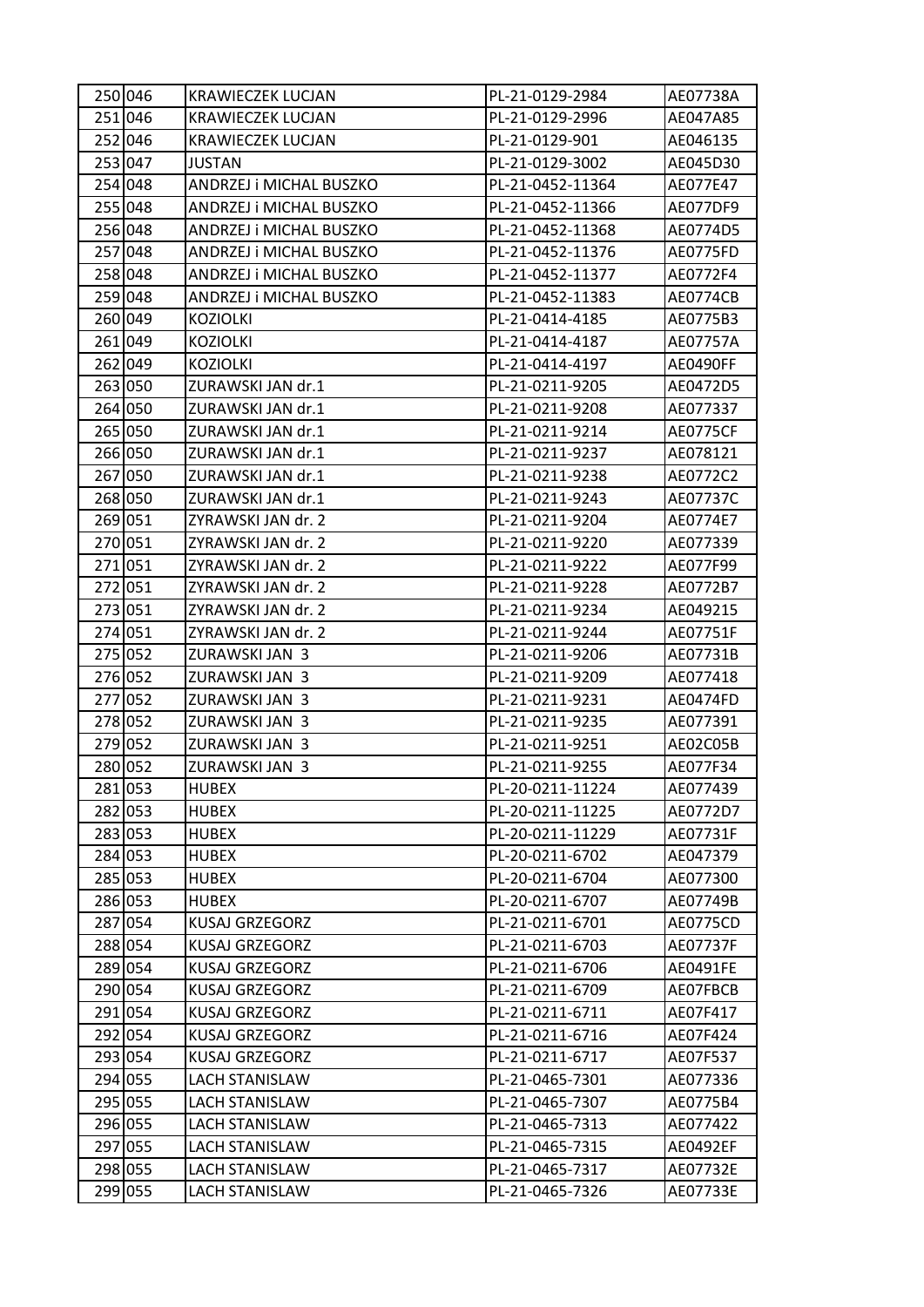| 300 056 | WOZNY KONRAD                    | PL-21-0208-4556 | AE0775C6 |
|---------|---------------------------------|-----------------|----------|
| 301 056 | <b>WOZNY KONRAD</b>             | PL-21-0208-4557 | AE078043 |
| 302 056 | <b>WOZNY KONRAD</b>             | PL-21-0208-4558 | AE07735D |
| 303 057 | CIESLAK - KRAWCZYK              | PL-21-0463-7328 | AE077433 |
| 304 057 | CIESLAK - KRAWCZYK              | PL-21-0463-7331 | AE048E88 |
| 305 057 | CIESLAK - KRAWCZYK              | PL-21-0463-7334 | AE0474BF |
| 306 058 | <b>SG SEHNKE-MARZEION</b>       | DV-21-8762-1000 | AE0772BF |
| 307 058 | <b>SG SEHNKE-MARZEION</b>       | DV-21-8762-735  | AE077423 |
| 308 058 | <b>SG SEHNKE-MARZEION</b>       | DV-21-8762-965  | AE077292 |
| 309 058 | <b>SG SEHNKE-MARZEION</b>       | DV-21-8762-977  | AE077397 |
| 310 059 | <b>SLAWOMIR WIERZBICKI</b>      | PL-21-0244-7018 | AE047CEB |
| 311 059 | <b>SLAWOMIR WIERZBICKI</b>      | PL-21-0244-7028 | AE077286 |
| 312 059 | <b>SLAWOMIR WIERZBICKI</b>      | PL-21-0244-7029 | AE046FE1 |
| 313 059 | <b>SLAWOMIR WIERZBICKI</b>      | PL-21-0244-7031 | AE07F584 |
| 314 059 | <b>SLAWOMIR WIERZBICKI</b>      | PL-21-0244-7036 | AE07F400 |
| 315 060 | DUDEK MONIKA & DAWID            | PL-21-0388-1220 | AE047424 |
| 316 060 | <b>DUDEK MONIKA &amp; DAWID</b> | PL-21-0388-1226 | AE077F9F |
| 317 060 | <b>DUDEK MONIKA &amp; DAWID</b> | PL-21-0388-1227 | AE077EEA |
| 318 060 | <b>DUDEK MONIKA &amp; DAWID</b> | PL-21-0388-1229 | AE0775ED |
| 319 060 | <b>DUDEK MONIKA &amp; DAWID</b> | PL-21-0388-1234 | AE0490DB |
| 320 060 | DUDEK MONIKA & DAWID            | PL-21-0388-1235 | AE077240 |
| 321 061 | "GRUBIORZE"                     | PL-21-0422-7306 | AE077521 |
| 322 061 | "GRUBIORZE"                     | PL-21-0422-7325 | AE077342 |
| 323 061 | "GRUBIORZE"                     | PL-21-0422-7344 | AE077503 |
| 324 061 | "GRUBIORZE"                     | PL-21-0422-7346 | AE0774C7 |
| 325 061 | "GRUBIORZE"                     | PL-21-0422-7347 | AE048B34 |
| 326 061 | "GRUBIORZE"                     | PL-21-0422-7356 | AE04765F |
| 327 062 | <b>BIERNAT &amp; KUSCH 1</b>    | DV-21-2522-1711 | AE077598 |
| 328 062 | <b>BIERNAT &amp; KUSCH 1</b>    | DV-21-2522-1749 | AE048CE9 |
| 329 062 | <b>BIERNAT &amp; KUSCH 1</b>    | DV-21-2522-1759 | AE0773D5 |
| 330 062 | <b>BIERNAT &amp; KUSCH 1</b>    | DV-21-2522-1783 | AE078103 |
| 331 062 | <b>BIERNAT &amp; KUSCH 1</b>    | DV-21-2522-1799 | AE07754B |
| 332 062 | <b>BIERNAT &amp; KUSCH 1</b>    | DV-21-2522-1829 | AE048FD9 |
| 333 063 | <b>BIERNAT &amp; KUSCH 2</b>    | DV-21-2522-1780 | AE077284 |
| 334 063 | <b>BIERNAT &amp; KUSCH 2</b>    | DV-21-2522-1789 | AE0775A5 |
| 335 063 | <b>BIERNAT &amp; KUSCH 2</b>    | DV-21-2522-1798 | AE0773CC |
| 336 063 | <b>BIERNAT &amp; KUSCH 2</b>    | DV-21-2522-1801 | AE049341 |
| 337 063 | <b>BIERNAT &amp; KUSCH 2</b>    | DV-21-2522-1807 | AE077264 |
| 338 063 | <b>BIERNAT &amp; KUSCH 2</b>    | DV-21-2522-1835 | AE077535 |
| 339 064 | KALYTA +SCZYGIOL NIEMCY         | DV-21-3540-323  | AE0775B9 |
| 340 064 | KALYTA +SCZYGIOL NIEMCY         | DV-21-3540-329  | AE046228 |
| 341 064 | KALYTA +SCZYGIOL NIEMCY         | DV-21-3540-332  | AE045CAA |
| 342 064 | KALYTA +SCZYGIOL NIEMCY         | DV-21-7243-1094 | AE077436 |
| 343 064 | KALYTA +SCZYGIOL NIEMCY         | DV-21-7243-1097 | AE077244 |
| 344 064 | KALYTA +SCZYGIOL NIEMCY         | DV-21-7243-1100 | AE077446 |
| 345 065 | <b>ADAMCZYK MARTA</b>           | PL-21-0295-6327 | AE077E34 |
| 346 066 | <b>BIENIEK DARIUSZ</b>          | S-21-20-1022    | AE0494A7 |
| 347 066 | <b>BIENIEK DARIUSZ</b>          | S-21-20-1024    | AE077DFE |
| 348 066 | <b>BIENIEK DARIUSZ</b>          | S-21-20-1025    | AE048F31 |
| 349 066 | <b>BIENIEK DARIUSZ</b>          | S-21-20-1033    | AE077306 |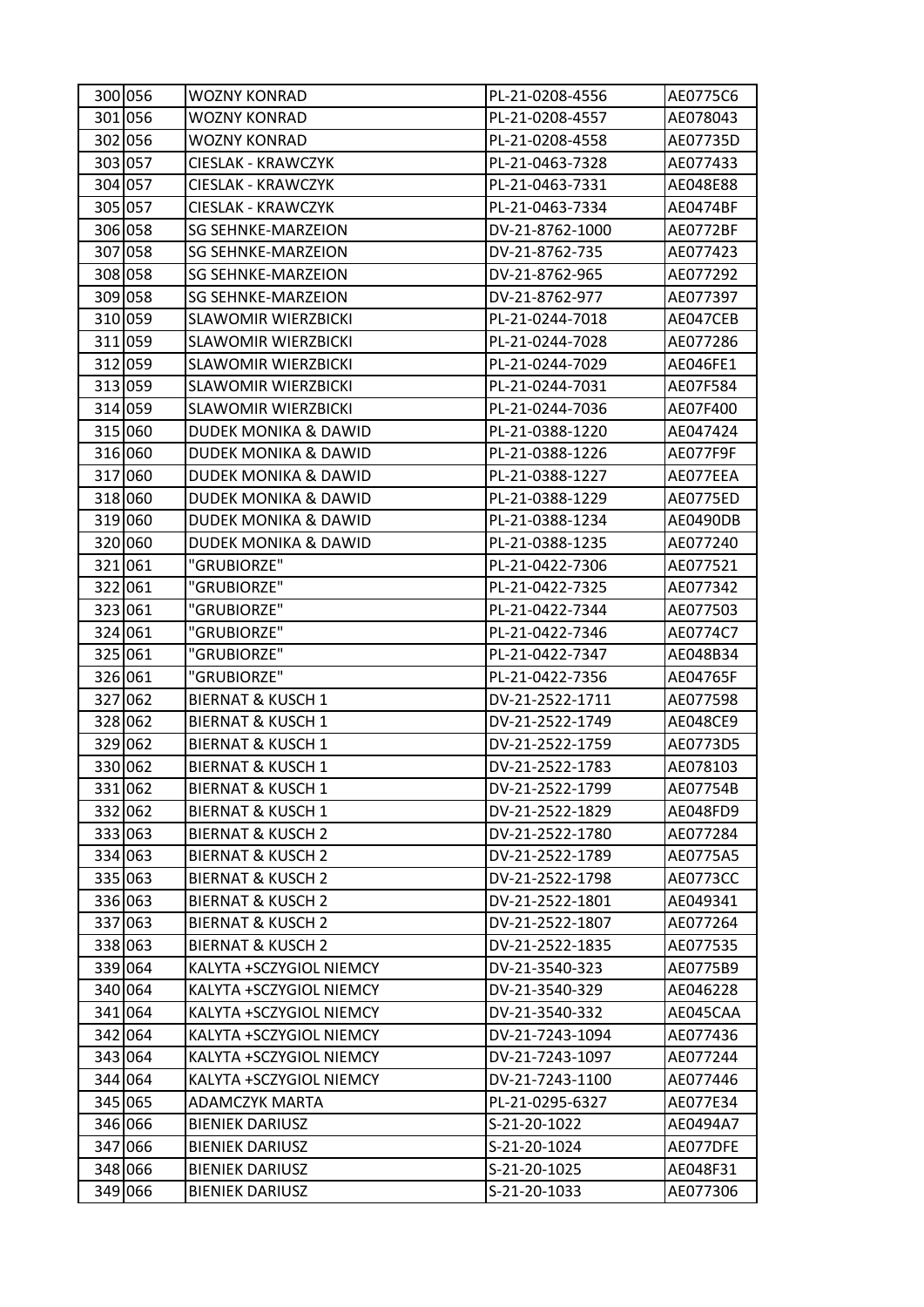| 350 066 | <b>BIENIEK DARIUSZ</b>        | S-21-20-1036     | AE04957A        |
|---------|-------------------------------|------------------|-----------------|
| 351 066 | <b>BIENIEK DARIUSZ</b>        | S-21-20-1042     | AE045E11        |
| 352 067 | <b>JARCZOK FILIP</b>          | PL-21-047-8505   | AE077572        |
| 353 067 | <b>JARCZOK FILIP</b>          | PL-21-047-8508   | AE077DEB        |
| 354 067 | <b>JARCZOK FILIP</b>          | PL-21-047-8514   | AE077F62        |
| 355 067 | <b>JARCZOK FILIP</b>          | PL-21-047-8518   | AE045D01        |
| 356 067 | <b>JARCZOK FILIP</b>          | PL-21-047-8520   | AE049051        |
| 357 067 | <b>JARCZOK FILIP</b>          | PL-21-047-8522   | AE048AEE        |
| 358 068 | HANIA & MAJA TEAM             | PL-21-0497-2122  | AE02C072        |
| 359 068 | <b>HANIA &amp; MAJA TEAM</b>  | PL-21-0497-2136  | AE07723D        |
| 360 068 | <b>HANIA &amp; MAJA TEAM</b>  | PL-21-0497-2139  | AE077EA0        |
| 361 068 | <b>HANIA &amp; MAJA TEAM</b>  | PL-21-0497-2143  | AE02C077        |
| 362 068 | <b>HANIA &amp; MAJA TEAM</b>  | PL-21-0497-2164  | AE0773C0        |
| 363 068 | <b>HANIA &amp; MAJA TEAM</b>  | PL-21-0497-2165  | AE047591        |
| 364 069 | MAJA & HANIA TEAM             | PL-21-0497-2082  | AE0489AB        |
| 365 069 | MAJA & HANIA TEAM             | PL-21-0497-2093  | AE0774F4        |
| 366 069 | MAJA & HANIA TEAM             | PL-21-0497-2106  | AE077435        |
| 367 069 | MAJA & HANIA TEAM             | PL-21-0497-2119  | AE07732F        |
| 368 069 | MAJA & HANIA TEAM             | PL-21-0497-2128  | <b>AE0774CF</b> |
| 369 069 | MAJA & HANIA TEAM             | PL-21-0497-2135  | AE049253        |
| 370 070 | SZYMON                        | PL-21-0180-6507  | AE077492        |
| 371 070 | SZYMON                        | PL-21-0180-6511  | AE077384        |
| 372 070 | SZYMON                        | PL-21-0180-6575  | AE0773FE        |
| 373 070 | SZYMON                        | PL-21-0180-6579  | AE0775F5        |
| 374 070 | SZYMON                        | PL-21-0180-6585  | AE078059        |
| 375 070 | SZYMON                        | PL-21-0180-6600  | AE0773A8        |
| 376 071 | <b>KLECZAJ SLAWOMIR</b>       | PL-21-0180-312   | AE078161        |
| 377 071 | <b>KLECZAJ SLAWOMIR</b>       | PL-21-0180-332   | AE07F574        |
| 378 071 | <b>KLECZAJ SLAWOMIR</b>       | PL-21-0180-333   | AE07FB2B        |
| 379 071 | <b>KLECZAJ SLAWOMIR</b>       | PL-21-0180-334   | AE07FE3F        |
| 380 071 | KLECZAJ SLAWOMIR              | PL-21-0180-335   | AE07FC96        |
| 381 071 | <b>KLECZAJ SLAWOMIR</b>       | PL-21-05-5489    | AE07F4A0        |
| 382 072 | STEFANSKI MAREK MWG ROGOWO I  | PL-21-0495-6829  | AE048FFF        |
| 383 072 | STEFANSKI MAREK MWG ROGOWO I  | PL-21-0495-6830  | AE0780D4        |
| 384 072 | STEFANSKI MAREK MWG ROGOWO I  | PL-21-0495-6871  | AE04967B        |
| 385 072 | STEFANSKI MAREK MWG ROGOWO I  | PL-21-0495-6875  | AE049485        |
| 386 072 | STEFANSKI MAREK MWG ROGOWO I  | PL-21-0495-6964  | AE045D8C        |
| 387 072 | STEFANSKI MAREK MWG ROGOWO I  | PL-21-0495-6974  | AE0772F8        |
| 388 072 | STEFANSKI MAREK MWG ROGOWO I  | PL-21-0495-6991  | AE0774A8        |
| 389 073 | STEFANSKI MAREK MWG ROGOWO II | PL-21-0495-10420 | AE0775D9        |
| 390 073 | STEFANSKI MAREK MWG ROGOWO II | PL-21-0495-10423 | AE07744A        |
| 391 073 | STEFANSKI MAREK MWG ROGOWO II | PL-21-0495-10425 | AE048EF1        |
| 392 073 | STEFANSKI MAREK MWG ROGOWO II | PL-21-0495-6949  | AE0772DA        |
| 393 073 | STEFANSKI MAREK MWG ROGOWO II | PL-21-0495-6952  | AE048CA4        |
| 394 073 | STEFANSKI MAREK MWG ROGOWO II | PL-21-0495-6965  | AE0772E6        |
| 395 073 | STEFANSKI MAREK MWG ROGOWO II | PL-21-0495-6994  | AE048A74        |
| 396 074 | <b>CZARDYBON ANDRZEJ</b>      | PL-21-0139-5604  | AE048C01        |
| 397 074 | <b>CZARDYBON ANDRZEJ</b>      | PL-21-0139-5607  | AE04761D        |
| 398 074 | <b>CZARDYBON ANDRZEJ</b>      | PL-21-0139-5681  | AE0775DD        |
| 399 074 | <b>CZARDYBON ANDRZEJ</b>      | PL-21-0139-5689  | AE0773FB        |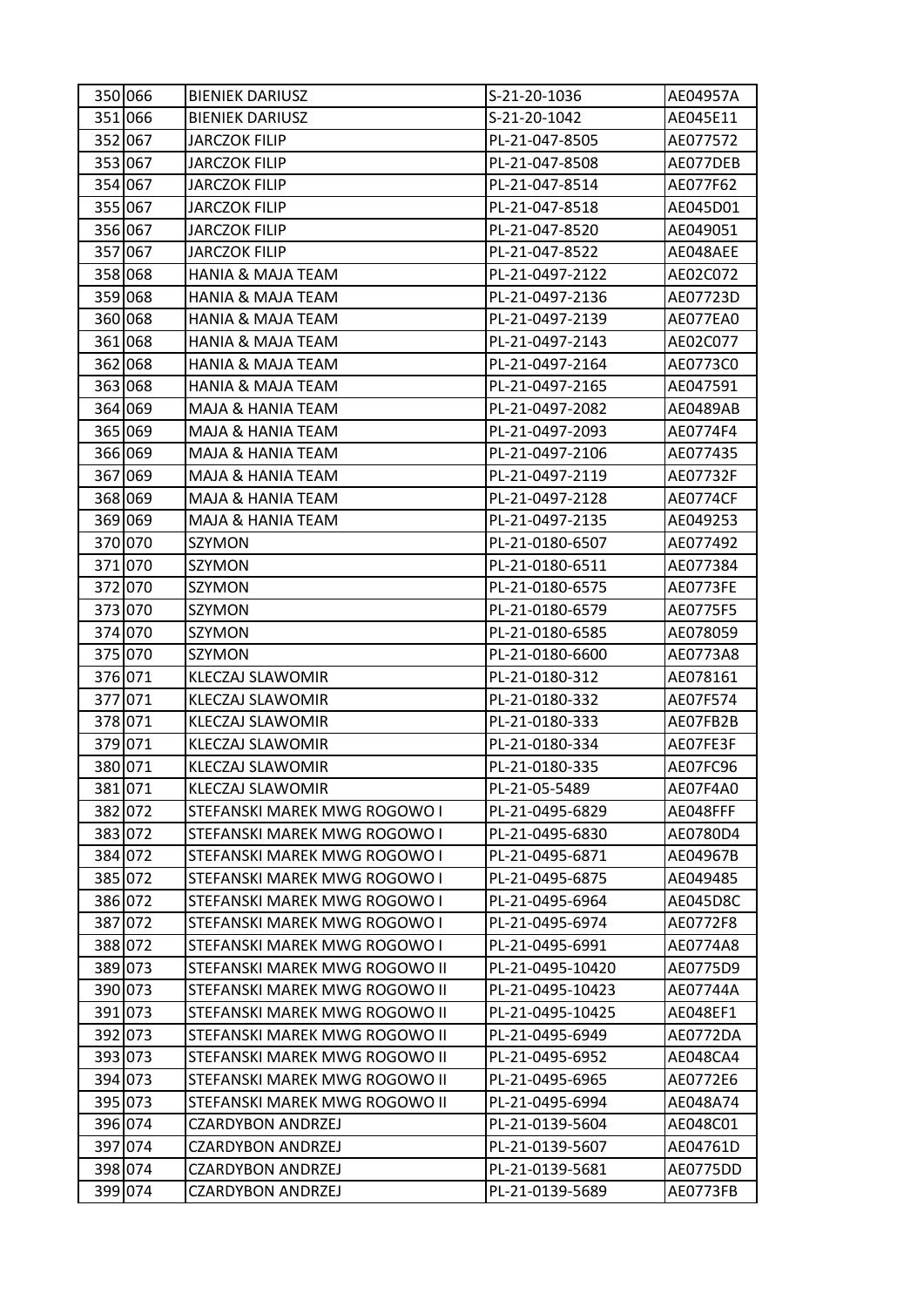| 400 074 | <b>CZARDYBON ANDRZEJ</b>  | PL-21-0139-5698 | AE049480        |
|---------|---------------------------|-----------------|-----------------|
| 401 074 | <b>CZARDYBON ANDRZEJ</b>  | PL-21-0139-5700 | AE048CC8        |
| 402 075 | RUBINKOWSKI DAMIAN        | PL-21-0397-1103 | AE07747A        |
| 403 075 | RUBINKOWSKI DAMIAN        | PL-21-0397-1192 | AE0774C0        |
| 404 075 | RUBINKOWSKI DAMIAN        | PL-21-0397-1193 | AE046F0F        |
| 405 076 | WALKI                     | PL-21-0162-3018 | AE048DEC        |
| 406 076 | <b>WALKI</b>              | PL-21-0162-3020 | AE048D80        |
| 407 076 | <b>WALKI</b>              | PL-21-0162-3034 | AE0772E7        |
| 408 076 | WALKI                     | PL-21-0162-5701 | AE047637        |
| 409 076 | <b>WALKI</b>              | PL-21-0162-5702 | AE048E8E        |
| 410 076 | WALKI                     | PL-21-0162-5703 | AE077375        |
| 411 077 | Aa.M. DANILOWICZ          | PL-21-0215-13   | AE0774A7        |
| 412 077 | Aa.M. DANILOWICZ          | PL-21-0215-15   | AE077F35        |
| 413 077 | Aa.M. DANILOWICZ          | PL-21-0215-36   | AE0772F2        |
| 414 078 | ZAJAC TOMASZ              | PL-21-0215-607  | AE04742C        |
| 415 078 | ZAJAC TOMASZ              | PL-21-0215-616  | AE02C057        |
| 416 078 | ZAJAC TOMASZ              | PL-21-0215-617  | AE04945C        |
| 417 078 | ZAJAC TOMASZ              | PL-21-0215-630  | AE0775AA        |
| 418 078 | ZAJAC TOMASZ              | PL-21-0215-642  | AE047B8C        |
| 419 079 | <b>KRASUSKI</b>           | PL-21-0414-457  | AE049678        |
| 420 079 | <b>KRASUSKI</b>           | PL-21-0414-496  | AE0774D1        |
| 421 079 | <b>KRASUSKI</b>           | PL-21-0414-497  | AE0772A2        |
| 422 079 | <b>KRASUSKI</b>           | PL-21-0414-498  | AE07746B        |
| 423 079 | <b>KRASUSKI</b>           | PL-21-0414-499  | AE077E58        |
| 424 079 | <b>KRASUSKI</b>           | PL-21-0414-500  | AE077F77        |
| 425 080 | <b>DUBIEL - ROJEK</b>     | PL-21-0311-9003 | AE077353        |
| 426 080 | <b>DUBIEL - ROJEK</b>     | PL-21-0311-9008 | AE046FD8        |
| 427 080 | <b>DUBIEL - ROJEK</b>     | PL-21-0311-9015 | AE0773A1        |
| 428 080 | <b>DUBIEL - ROJEK</b>     | PL-21-0311-9017 | AE0775AC        |
| 429 080 | <b>DUBIEL - ROJEK</b>     | PL-21-0311-9019 | AE048AA6        |
| 430 080 | <b>DUBIEL - ROJEK</b>     | PL-21-0311-9026 | <b>AE0772CE</b> |
| 431 081 | <b>ROJEK &amp; DUBIEL</b> | PL-21-0311-9009 | AE0490C9        |
| 432 081 | <b>ROJEK &amp; DUBIEL</b> | PL-21-0311-9018 | AE048A46        |
| 433 081 | ROJEK & DUBIEL            | PL-21-0311-9023 | AE078086        |
| 434 082 | <b>MALEC MAREK</b>        | PL-21-0215-191  | AE07F54D        |
| 435 082 | <b>MALEC MAREK</b>        | PL-21-0215-192  | AE07F3B9        |
| 436 082 | <b>MALEC MAREK</b>        | PL-21-0215-200  | AE07FDCE        |
| 437 082 | <b>MALEC MAREK</b>        | PL-21-0215-241  | AE0772AB        |
| 438 082 | <b>MALEC MAREK</b>        | PL-21-0215-242  | AE07802C        |
| 439 082 | <b>MALEC MAREK</b>        | PL-21-0215-2742 | AE07FB00        |
| 440 083 | ZAWISLAK ADAM             | PL-21-0215-6014 | AE07FBA6        |
| 441 083 | ZAWISLAK ADAM             | PL-21-0215-6076 | AE077E7F        |
| 442 083 | ZAWISLAK ADAM             | PL-21-0215-6081 | AE0492A9        |
| 443 083 | ZAWISLAK ADAM             | PL-21-0215-6087 | AE048ABD        |
| 444 083 | ZAWISLAK ADAM             | PL-21-0215-6094 | AE07747F        |
| 445 083 | ZAWISLAK ADAM             | PL-21-0215-6096 | AE0775E2        |
| 446 084 | WROBEL WALDEMAR I         | PL-21-0498-3652 | AE0472E7        |
| 447 084 | WROBEL WALDEMAR I         | PL-21-0498-3656 | AE07748D        |
| 448 084 | WROBEL WALDEMAR I         | PL-21-0498-3668 | AE0495C5        |
| 449 084 | WROBEL WALDEMAR I         | PL-21-0498-3670 | AE0772D0        |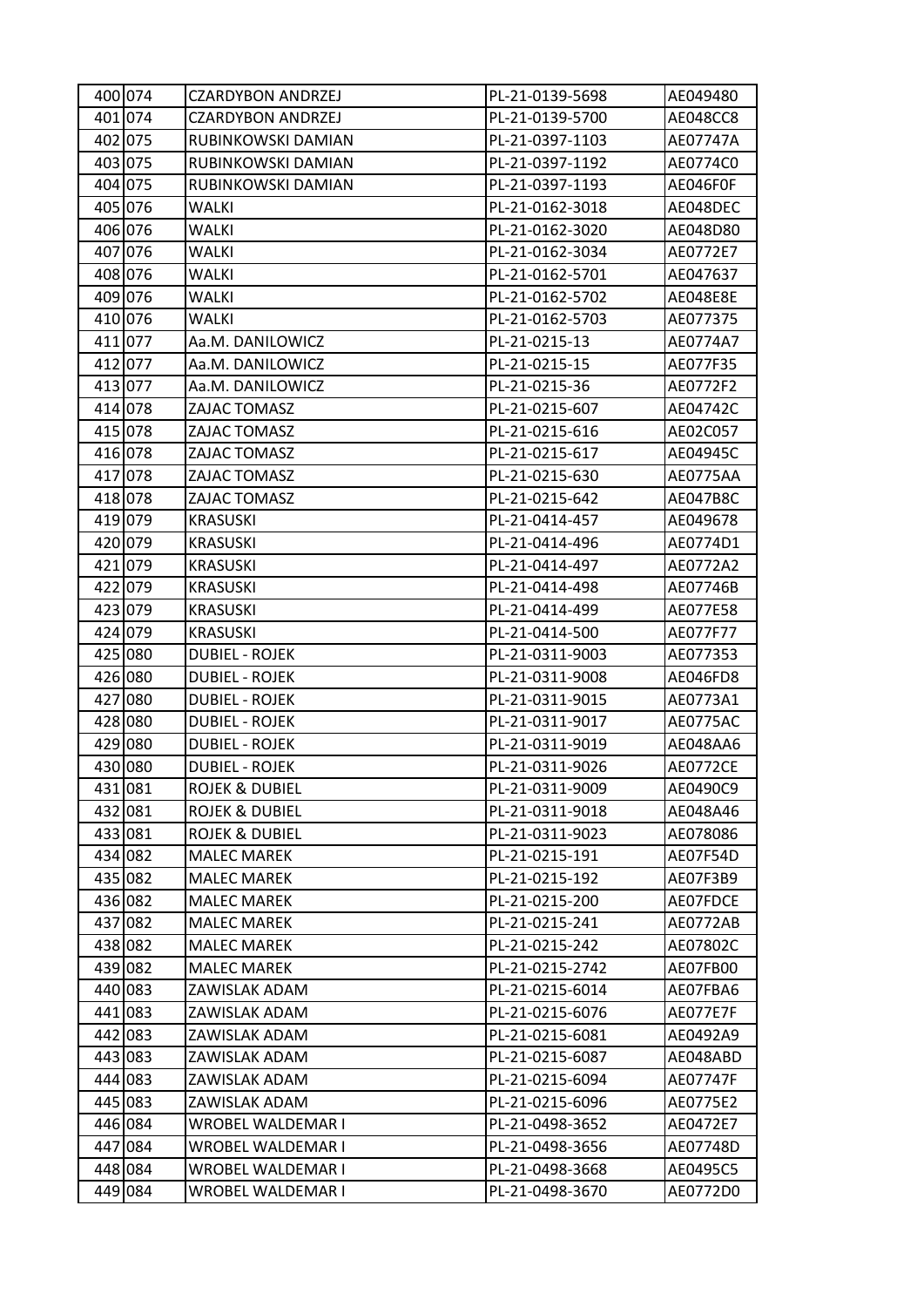| 450 084 | WROBEL WALDEMAR I            | PL-21-0498-3675  | AE045C9B        |
|---------|------------------------------|------------------|-----------------|
| 451 084 | WROBEL WALDEMAR I            | PL-21-0498-3683  | AE0774D9        |
| 452 085 | WROBEL WALDEMAR II           | PL-21-0498-3669  | AE077314        |
| 453 085 | WROBEL WALDEMAR II           | PL-21-0498-3672  | AE077381        |
| 454 085 | WROBEL WALDEMAR II           | PL-21-0498-3674  | AE077441        |
| 455 085 | WROBEL WALDEMAR II           | PL-21-0498-3692  | AE07F452        |
| 456 085 | WROBEL WALDEMAR II           | PL-21-0498-3695  | AE07F4C7        |
| 457 085 | WROBEL WALDEMAR II           | PL-21-0498-3696  | AE07F58F        |
| 458 086 | LASECKI - NAWROCKI           | PL-21-0468-3218  | AE07726C        |
| 459 086 | LASECKI - NAWROCKI           | PL-21-0468-3236  | AE049098        |
| 460 086 | LASECKI - NAWROCKI           | PL-21-0468-6424  | AE07727F        |
| 461 086 | LASECKI - NAWROCKI           | PL-21-0468-6430  | AE077256        |
| 462 086 | LASECKI - NAWROCKI           | PL-21-0468-6468  | AE0774AE        |
| 463 086 | LASECKI - NAWROCKI           | PL-21-0468-6472  | AE07721F        |
| 464 087 | NATALKA & ZELAZNIAKI         | PL-21-0468-613   | AE047590        |
| 465 087 | NATALKA & ZELAZNIAKI         | PL-21-0468-619   | AE0772C5        |
| 466 087 | NATALKA & ZELAZNIAKI         | PL-21-0468-666   | AE0775BE        |
| 467 087 | NATALKA & ZELAZNIAKI         | PL-21-0468-707   | AE07744B        |
| 468 087 | NATALKA & ZELAZNIAKI         | PL-21-0468-756   | AE07745F        |
| 469 088 | MICHAL & REMIX               | PL-21-0468-13001 | AE077288        |
| 470 088 | MICHAL & REMIX               | PL-21-0468-13011 | AE02C080        |
| 471 088 | MICHAL & REMIX               | PL-21-0468-13019 | AE0781A3        |
| 472 088 | MICHAL & REMIX               | PL-21-0468-14520 | AE0473F5        |
| 473 088 | MICHAL & REMIX               | PL-21-0468-14541 | AE0490D6        |
| 474 088 | MICHAL & REMIX               | PL-21-0468-14549 | AE077E7D        |
| 475 089 | DYBKOWSKI SLAWOMIR           | PL-21-0208-5601  | AE047396        |
| 476 089 | DYBKOWSKI SLAWOMIR           | PL-21-0208-5610  | AE0775B6        |
| 477 089 | <b>DYBKOWSKI SLAWOMIR</b>    | PL-21-0208-5655  | AE077FFB        |
| 478 089 | DYBKOWSKI SLAWOMIR           | PL-21-0208-5747  | AE07739A        |
| 479 089 | DYBKOWSKI SLAWOMIR           | PL-21-0208-5748  | AE048EE3        |
| 480 089 | DYBKOWSKI SLAWOMIR           | PL-21-0208-5751  | AE077269        |
| 481 090 | <b>CZAJKA TEAM</b>           | PL-21-0311-9108  | <b>AE0775CE</b> |
| 482 090 | CZAJKA TEAM                  | PL-21-0311-9147  | AE077457        |
| 483 090 | CZAJKA TEAM                  | PL-21-0311-9163  | AE0773DB        |
| 484 090 | CZAJKA TEAM                  | PL-21-0311-9949  | AE07734D        |
| 485 090 | CZAJKA TEAM                  | PL-21-0311-9950  | AE047CB4        |
| 486 090 | CZAJKA TEAM                  | PL-21-0311-9951  | AE047D01        |
| 487 091 | <b>GORA MARCIN</b>           | PL-21-0122-1557  | AE07F53C        |
| 488 091 | <b>GORA MARCIN</b>           | PL-21-0311-3603  | AE07750A        |
| 489 091 | <b>GORA MARCIN</b>           | PL-21-0311-3608  | AE07803F        |
| 490 091 | GORA MARCIN                  | PL-21-0311-3613  | AE048A3A        |
| 491 091 | <b>GORA MARCIN</b>           | PL-21-0311-3615  | AE0780B1        |
| 492 092 | FILIP & GOLBA                | PL-21-0468-10006 | AE077550        |
| 493 092 | <b>FILIP &amp; GOLBA</b>     | PL-21-0468-10051 | AE077DFA        |
| 494 092 | <b>FILIP &amp; GOLBA</b>     | PL-21-0468-10056 | AE077313        |
| 495 092 | <b>FILIP &amp; GOLBA</b>     | PL-21-0468-10117 | <b>AE0774DE</b> |
| 496 092 | <b>FILIP &amp; GOLBA</b>     | PL-21-0468-9832  | AE0780FF        |
| 497 092 | FILIP & GOLBA                | PL-21-0468-9836  | AE0772B6        |
| 498 092 | FILIP & GOLBA                | PL-21-0468-9837  | AE07753F        |
| 499 093 | CIENKUSZ STANISLAW&KAROL&JAN | PL-21-0468-14381 | AE077E1C        |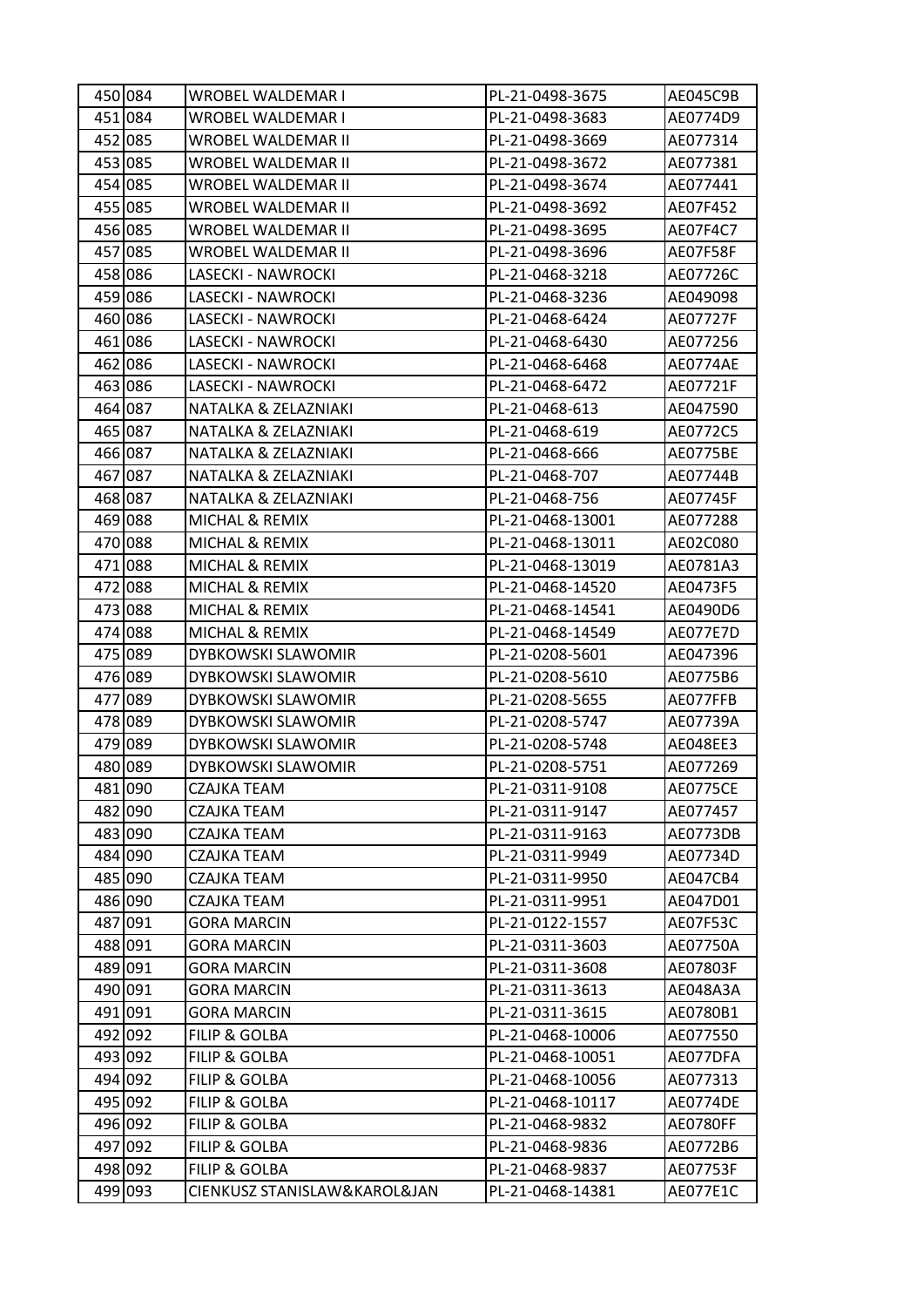| 500 093 | CIENKUSZ STANISLAW&KAROL&JAN | PL-21-0468-14384 | AE02C074 |
|---------|------------------------------|------------------|----------|
| 501 093 | CIENKUSZ STANISLAW&KAROL&JAN | PL-21-0468-14386 | AE078016 |
| 502 093 | CIENKUSZ STANISLAW&KAROL&JAN | PL-21-0468-14387 | AE07726B |
| 503 093 | CIENKUSZ STANISLAW&KAROL&JAN | PL-21-0468-14391 | AE047524 |
| 504 093 | CIENKUSZ STANISLAW&KAROL&JAN | PL-21-0468-14394 | AE047031 |
| 505 094 | <b>J.J KORYCCY</b>           | PL-21-0490-6841  | AE0772C7 |
| 506 094 | <b>J.J KORYCCY</b>           | PL-21-0490-6847  | AE048F5E |
| 507 094 | <b>J.J KORYCCY</b>           | PL-21-0490-6850  | AE0491BD |
| 508 094 | <b>J.J KORYCCY</b>           | PL-21-0490-6852  | AE077E1E |
| 509 094 | <b>J.J KORYCCY</b>           | PL-21-0490-6855  | AE02C083 |
| 510 094 | <b>J.J KORYCCY</b>           | PL-21-0490-6858  | AE077394 |
| 511 095 | <b>GAWRONSKI SLAWOMIR</b>    | PL-21-0209-11340 | AE077590 |
| 512 095 | <b>GAWRONSKI SLAWOMIR</b>    | PL-21-0209-11341 | AE077420 |
| 513 095 | <b>GAWRONSKI SLAWOMIR</b>    | PL-21-0209-11354 | AE07731C |
| 514 095 | <b>GAWRONSKI SLAWOMIR</b>    | PL-21-0209-11357 | AE07F5B4 |
| 515 095 | <b>GAWRONSKI SLAWOMIR</b>    | PL-21-0209-11361 | AE07F615 |
| 516 095 | <b>GAWRONSKI SLAWOMIR</b>    | PL-21-0209-11367 | AE07F354 |
| 517 096 | <b>WIESLAW &amp; TYMON</b>   | PL-21-0223-12211 | AE02C073 |
| 518 096 | WIESLAW & TYMON              | PL-21-0223-12218 | AE02C085 |
| 519 096 | <b>WIESLAW &amp; TYMON</b>   | PL-21-0223-12221 | AE0493AC |
| 520 096 | WIESLAW & TYMON              | PL-21-0223-12222 | AE02C05F |
| 521 096 | <b>WIESLAW &amp; TYMON</b>   | PL-21-0223-12223 | AE02C076 |
| 522 096 | <b>WIESLAW &amp; TYMON</b>   | PL-21-0223-12225 | AE077510 |
| 523 096 | WIESLAW & TYMON              | PL-21-0223-12287 | AE0773CF |
| 524 097 | <b>GORZEL TOMASZ</b>         | PL-21-0497-6210  | AE0774FF |
| 525 097 | <b>GORZEL TOMASZ</b>         | PL-21-0497-6238  | AE077602 |
| 526 097 | <b>GORZEL TOMASZ</b>         | PL-21-0497-6248  | AE078171 |
| 527 097 | <b>GORZEL TOMASZ</b>         | PL-21-0497-6250  | AE077490 |
| 528 097 | <b>GORZEL TOMASZ</b>         | PL-21-0497-6255  | AE077576 |
| 529 097 | <b>GORZEL TOMASZ</b>         | PL-21-0497-6268  | AE0474A3 |
| 530 097 | <b>GORZEL TOMASZ</b>         | PL-21-0497-6287  | AE07F4D3 |
| 531 098 | <b>ARTUR ZOLKIEWSKI</b>      | PL-21-0210-1546  | AE077511 |
| 532 098 | <b>ARTUR ZOLKIEWSKI</b>      | PL-21-0210-1547  | AE0491CF |
| 533 098 | <b>ARTUR ZOLKIEWSKI</b>      | PL-21-0210-1556  | AE07749C |
| 534 098 | <b>ARTUR ZOLKIEWSKI</b>      | PL-21-0210-1563  | AE07739B |
| 535 098 | <b>ARTUR ZOLKIEWSKI</b>      | PL-21-0210-1566  | AE02C079 |
| 536 098 | <b>ARTUR ZOLKIEWSKI</b>      | PL-21-0210-1574  | AE07745C |
| 537 099 | <b>JACHOREK ZBIGNIEW</b>     | PL-21-0215-1807  | AE0774F5 |
| 538 099 | <b>JACHOREK ZBIGNIEW</b>     | PL-21-0215-1808  | AE0775AD |
| 539 099 | <b>JACHOREK ZBIGNIEW</b>     | PL-21-0215-1827  | AE047E1E |
| 540 099 | <b>JACHOREK ZBIGNIEW</b>     | PL-21-0215-1828  | AE077FA9 |
| 541 099 | <b>JACHOREK ZBIGNIEW</b>     | PL-21-0215-1845  | AE077296 |
| 542 099 | JACHOREK ZBIGNIEW            | PL-21-0215-1846  | AE077362 |
| 543 100 | LUKASZ I MONIKA LIPIAN II    | PL-21-0208-8971  | AE07733F |
| 544 101 | DUDKIEWICZ - MORAWSKI        | PL-21-0211-2021  | AE0774FA |
| 545 101 | DUDKIEWICZ - MORAWSKI        | PL-21-0211-6321  | AE049009 |
| 546 101 | DUDKIEWICZ - MORAWSKI        | PL-21-0211-6322  | AE048DAE |
| 547 101 | DUDKIEWICZ - MORAWSKI        | PL-21-0211-8940  | AE077443 |
| 548 101 | DUDKIEWICZ - MORAWSKI        | PL-21-0211-8944  | AE047380 |
| 549 101 | DUDKIEWICZ - MORAWSKI        | PL-21-0211-8947  | AE049339 |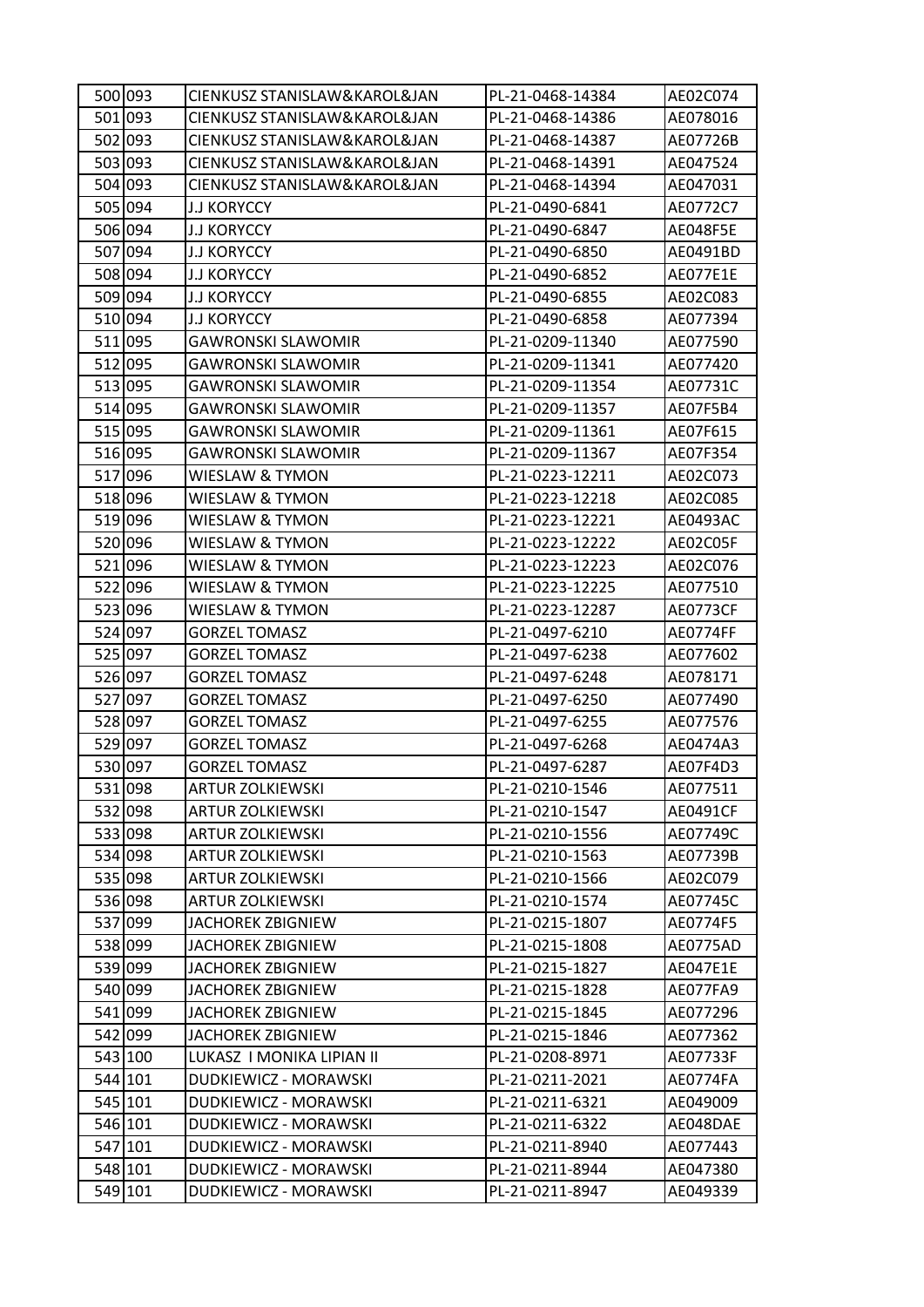| 550 102 | RAFAL KAMIL                  | PL-21-0215-120   | AE07F554 |
|---------|------------------------------|------------------|----------|
| 551 102 | RAFAL KAMIL                  | PL-21-03-10110   | AE047671 |
| 552 102 | RAFAL KAMIL                  | PL-21-03-10114   | AE0773CD |
| 553 102 | RAFAL KAMIL                  | PL-21-03-10115   | AE07742A |
| 554 102 | RAFAL KAMIL                  | PL-21-03-10157   | AE077E91 |
| 555 102 | RAFAL KAMIL                  | PL-21-03-10159   | AE0775EF |
| 556 103 | L.STOLARSKI- K. SZWED        | PL-21-0380-243   | AE077EEC |
| 557 103 | L.STOLARSKI- K. SZWED        | PL-21-0380-244   | AE077ED5 |
| 558 103 | L.STOLARSKI- K. SZWED        | PL-21-0380-245   | AE0780A8 |
| 559 103 | L.STOLARSKI- K. SZWED        | PL-21-0380-825   | AE078009 |
| 560 103 | L.STOLARSKI- K. SZWED        | PL-21-0380-826   | AE077E82 |
| 561 103 | L.STOLARSKI- K. SZWED        | PL-21-0380-829   | AE077F06 |
| 562 104 | <b>ABBAS PIGEONS</b>         | S-21-04-203      | AE077EBE |
| 563 104 | <b>ABBAS PIGEONS</b>         | S-21-04-204      | AE077EFF |
| 564 104 | <b>ABBAS PIGEONS</b>         | S-21-04-206      | AE077F60 |
| 565 104 | <b>ABBAS PIGEONS</b>         | S-21-04-211      | AE077FF0 |
| 566 104 | <b>ABBAS PIGEONS</b>         | S-21-04-213      | AE077E27 |
| 567 104 | <b>ABBAS PIGEONS</b>         | S-21-04-215      | AE077DE4 |
| 568 105 | PAWEL SZTOBNICKI             | PL-21-0175-1951  | AE077EF5 |
| 569 105 | PAWEL SZTOBNICKI             | PL-21-0175-1953  | AE077E0C |
| 570 105 | PAWEL SZTOBNICKI             | PL-21-0175-1956  | AE077E77 |
| 571 105 | PAWEL SZTOBNICKI             | PL-21-0175-1960  | AE077FEE |
| 572 105 | PAWEL SZTOBNICKI             | PL-21-0175-1992  | AE077F49 |
| 573 105 | PAWEL SZTOBNICKI             | S-21-08-015      | AE077EC0 |
| 574 106 | TEAM A.A.                    | PL-21-0139-446   | AE077E98 |
| 575 106 | TEAM A.A.                    | PL-21-0139-448   | AE07F5A1 |
| 576 106 | TEAM A.A.                    | PL-21-0139-449   | AE078056 |
| 577 106 | TEAM A.A.                    | PL-21-0139-459   | AE07F659 |
| 578 106 | TEAM A.A.                    | PL-21-0139-460   | AE078152 |
| 579 106 | TEAM A.A.                    | PL-21-0411-3722  | AE07F307 |
| 580 106 | TEAM A.A.                    | PL-21-0411-3740  | AE07F585 |
| 581 107 | KUBACEK-JURASEK-CHMELAR TEAM | CZ-21-0234-2862  | AE077E45 |
| 582 107 | KUBACEK-JURASEK-CHMELAR TEAM | CZ-21-0234-2867  | AE077F1B |
| 583 107 | KUBACEK-JURASEK-CHMELAR TEAM | CZ-21-0234-2869  | AE077EC4 |
| 584 107 | KUBACEK-JURASEK-CHMELAR TEAM | CZ-21-0259-3412  | AE077DE6 |
| 585 107 | KUBACEK-JURASEK-CHMELAR TEAM | CZ-21-0259-3455  | AE077E8D |
| 586 107 | KUBACEK-JURASEK-CHMELAR TEAM | CZ-21-0259-3466  | AE077F7A |
| 587 108 | MISIAK & SMORAWSKI TEAM      | PL-21-0347-11966 | AE07F302 |
| 588 108 | MISIAK & SMORAWSKI TEAM      | PL-21-0347-11971 | AE07F4F7 |
| 589 108 | MISIAK & SMORAWSKI TEAM      | PL-21-0347-11999 | AE07F58D |
| 590 108 | MISIAK & SMORAWSKI TEAM      | PL-21-0347-9325  | AE07F6C6 |
| 591 108 | MISIAK & SMORAWSKI TEAM      | PL-21-0347-9343  | AE077E38 |
| 592 108 | MISIAK & SMORAWSKI TEAM      | PL-21-0347-9344  | AE07F4A4 |
| 593 109 | P+E TEAM                     | PL-21-0347-8104  | AE07F464 |
| 594 109 | P+E TEAM                     | PL-21-0347-8106  | AE07F5C1 |
| 595 109 | P+E TEAM                     | PL-21-0347-8107  | AE07F4F8 |
| 596 109 | P+E TEAM                     | PL-21-0347-8113  | AE07F43F |
| 597 109 | P+E TEAM                     | PL-21-0347-8118  | AE07F50C |
| 598 109 | P+E TEAM                     | PL-21-0347-8121  | AE07F40B |
| 599 110 | RAFAL GÓRSKI                 | PL-21-0223-583   | AE07F66D |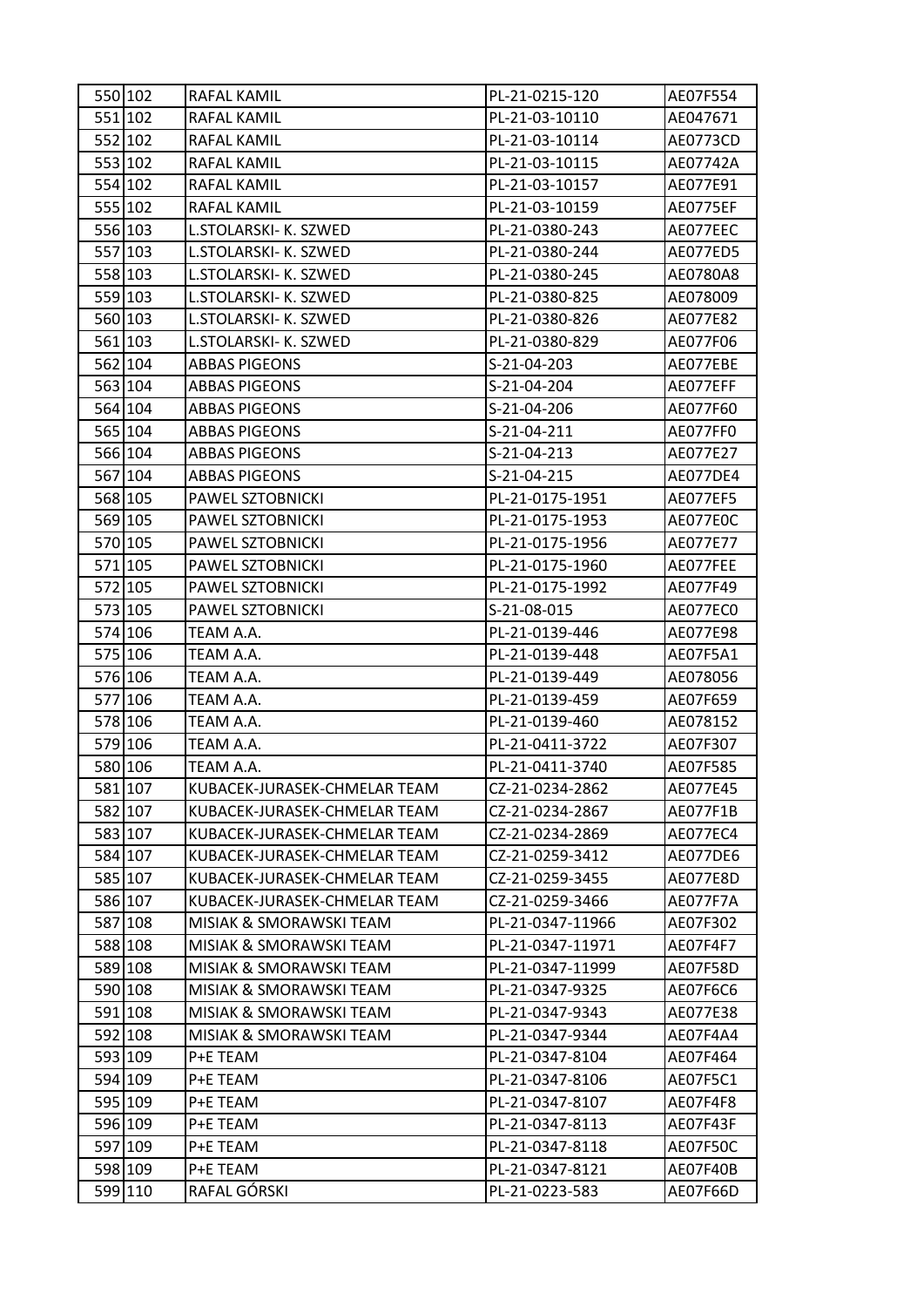| 600 110 | RAFAL GÓRSKI            | PL-21-0223-588  | AE07F4DD |
|---------|-------------------------|-----------------|----------|
| 601 110 | RAFAL GÓRSKI            | PL-21-0223-592  | AE07F6A7 |
| 602 110 | RAFAL GÓRSKI            | PL-21-0223-593  | AE07F5E2 |
| 603 110 | RAFAL GÓRSKI            | PL-21-0223-595  | AE0780ED |
| 604 110 | RAFAL GÓRSKI            | PL-21-0223-596  | AE07F495 |
| 605 111 | PIOTROWSKI TOMASZ       | DV-21-5442-964  | AE07F3B8 |
| 606 111 | PIOTROWSKI TOMASZ       | DV-21-5442-965  | AE07F546 |
| 607 111 | PIOTROWSKI TOMASZ       | PL-21-0285-1621 | AE07F673 |
| 608 111 | PIOTROWSKI TOMASZ       | PL-21-0285-1626 | AE077F38 |
| 609 111 | PIOTROWSKI TOMASZ       | PL-21-0285-1643 | AE07F376 |
| 610 111 | PIOTROWSKI TOMASZ       | PL-21-0285-1697 | AE077F5A |
| 611 112 | <b>TORZ SLAWOMIR</b>    | PL-21-0155-6206 | AE07F666 |
| 612 112 | <b>TORZ SLAWOMIR</b>    | PL-21-0155-6209 | AE07F4C8 |
| 613 112 | <b>TORZ SLAWOMIR</b>    | PL-21-0155-6241 | AE07F5AE |
| 614 112 | <b>TORZ SLAWOMIR</b>    | PL-21-0155-6245 | AE07F38F |
| 615 112 | <b>TORZ SLAWOMIR</b>    | PL-21-0155-6256 | AE07F641 |
| 616 112 | <b>TORZ SLAWOMIR</b>    | PL-21-0155-6270 | AE07F38B |
| 617 113 | <b>BOCHENCZAK JAN</b>   | PL-21-0236-825  | AE07F435 |
| 618 113 | <b>BOCHENCZAK JAN</b>   | PL-21-0236-845  | AE07806B |
| 619 113 | <b>BOCHENCZAK JAN</b>   | PL-21-0236-868  | AE07F64E |
| 620 113 | <b>BOCHENCZAK JAN</b>   | PL-21-0236-869  | AE07F6C9 |
| 621 113 | <b>BOCHENCZAK JAN</b>   | PL-21-0236-870  | AE07F375 |
| 622 113 | <b>BOCHENCZAK JAN</b>   | PL-21-0236-884  | AE07F3DE |
| 623 114 | SZNAUCNER JAROSLAW      | PL-21-0492-4005 | AE07F40C |
| 624 114 | SZNAUCNER JAROSLAW      | PL-21-0492-4008 | AE07F365 |
| 625 114 | SZNAUCNER JAROSLAW      | PL-21-0492-4017 | AE07F4BA |
| 626 114 | SZNAUCNER JAROSLAW      | PL-21-0492-4029 | AE07F41C |
| 627 114 | SZNAUCNER JAROSLAW      | PL-21-0492-4056 | AE07F338 |
| 628 115 | SROKA-KUSION-KAWA       | PL-21-0235-8251 | AE07F56A |
| 629 115 | SROKA-KUSION-KAWA       | PL-21-0235-8252 | AE07F663 |
| 630 115 | SROKA-KUSION-KAWA       | PL-21-0318-3109 | AE07F3BF |
| 631 115 | SROKA-KUSION-KAWA       | PL-21-0318-3142 | AE07F683 |
| 632 115 | SROKA-KUSION-KAWA       | PL-21-0318-3424 | AE07F3E1 |
| 633 115 | SROKA-KUSION-KAWA       | PL-21-0318-3444 | AE07F386 |
| 634 116 | LOEWE BARTLOMIEJ        | PL-21-0152-135  | AE07F46E |
| 635 116 | LOEWE BARTLOMIEJ        | PL-21-0152-137  | AE07F665 |
| 636 116 | <b>LOEWE BARTLOMIEJ</b> | PL-21-0152-139  | AE07F3E0 |
| 637 116 | LOEWE BARTLOMIEJ        | PL-21-0152-141  | AE07F457 |
| 638 116 | <b>LOEWE BARTLOMIEJ</b> | PL-21-0152-143  | AE07F590 |
| 639 116 | LOEWE BARTLOMIEJ        | PL-21-0152-145  | AE07F57F |
| 640 117 | <b>KRZYCHOL</b>         | AU-21---171     | AE07F59B |
| 641 117 | <b>KRZYCHOL</b>         | AU-21---174     | AE07F57B |
| 642 117 | <b>KRZYCHOL</b>         | AU-21---175     | AE07FE96 |
| 643 117 | <b>KRZYCHOL</b>         | AU-21---180     | AE07F490 |
| 644 117 | <b>KRZYCHOL</b>         | PL-21-0317-1345 | AE07F42D |
| 645 117 | <b>KRZYCHOL</b>         | PL-21-0317-1346 | AE07F3C0 |
| 646 118 | <b>SPARROW TEAM I</b>   | DV-21-1911-1248 | AE07F697 |
| 647 118 | SPARROW TEAM I          | DV-21-1911-1256 | AE07F684 |
| 648 118 | SPARROW TEAM I          | DV-21-1911-1264 | AE07F604 |
| 649 118 | <b>SPARROW TEAM I</b>   | DV-21-1911-1275 | AE07F507 |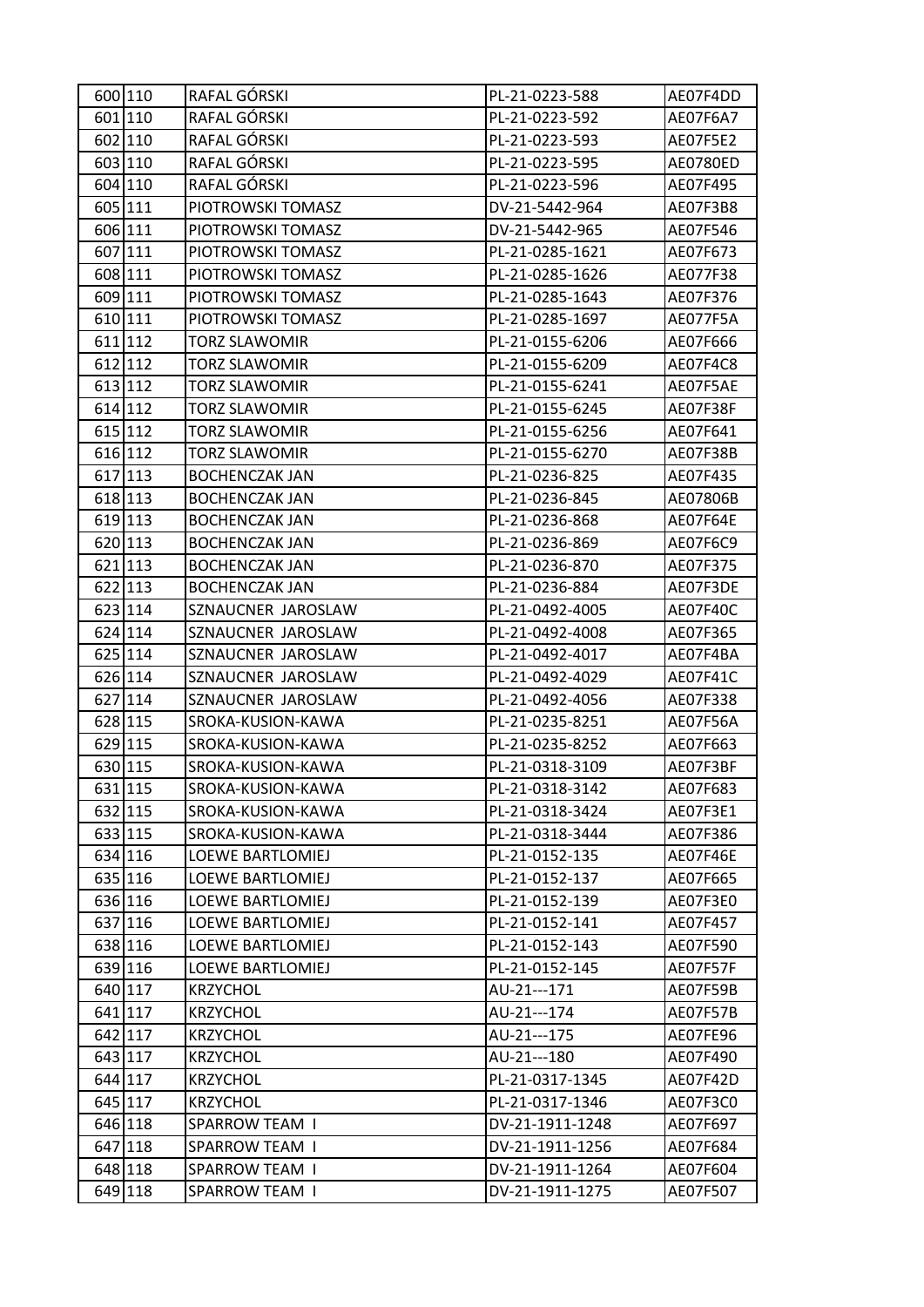| 650 118 | <b>SPARROW TEAM I</b>          | DV-21-1911-1282  | AE07FE9F |
|---------|--------------------------------|------------------|----------|
| 651 118 | <b>SPARROW TEAM I</b>          | DV-21-1911-1288  | AE07F412 |
| 652 119 | SPARROW TEAM II                | DV-21-1911-1257  | AE07F4CD |
| 653 119 | <b>SPARROW TEAM II</b>         | DV-21-1911-1267  | AE07F5D0 |
| 654 119 | <b>SPARROW TEAM II</b>         | DV-21-1911-1273  | AE07F628 |
| 655 119 | SPARROW TEAM II                | DV-21-1911-1296  | AE07F3A6 |
| 656 119 | <b>SPARROW TEAM II</b>         | DV-21-2585-1818  | AE07F43B |
| 657 119 | SPARROW TEAM II                | DV-21-2585-1835  | AE07F58C |
| 658 120 | MODLISZEWICE TEAM              | CZ-21-0132-3333  | AE07FC4D |
| 659 121 | <b>BARTOSZ</b>                 | CZ-21-0132-3215  | AE07F3A0 |
| 660 122 | <b>MASTER TEAM PILICHOWICE</b> | CZ-21-0132-3212  | AE07F64A |
| 661 123 | DREAM TEAM                     | PL-21-0173-12914 | AE07F326 |
| 662 123 | DREAM TEAM                     | PL-21-0173-12940 | AE07F37B |
| 663 123 | <b>DREAM TEAM</b>              | PL-21-0173-12941 | AE07F37E |
| 664 123 | <b>DREAM TEAM</b>              | PL-21-0173-12942 | AE07F39A |
| 665 123 | DREAM TEAM                     | PL-21-0173-12950 | AE07F4B3 |
| 666 123 | <b>DREAM TEAM</b>              | PL-21-0173-12951 | AE07F3CC |
| 667 124 | <b>KREPIECTIM</b>              | PL-21-0497-3105  | AE048B6F |
| 668 124 | <b>KREPIEC TIM</b>             | PL-21-04973301   | AE07F3FD |
| 669 124 | <b>KREPIEC TIM</b>             | PL-21-0497-6277  | AE07F3CF |
| 670 125 | K <sub>2</sub>                 | PL-21-0497-3021  | AE07F66E |
| 671 125 | K <sub>2</sub>                 | PL-21-0497-3031  | AE07F3B0 |
| 672 125 | K <sub>2</sub>                 | PL-21-0497-3065  | AE07F533 |
| 673 125 | K <sub>2</sub>                 | PL-21-0497-3068  | AE07F6CC |
| 674 125 | K <sub>2</sub>                 | PL-21-0497-3078  | AE07F4A7 |
| 675 125 | K <sub>2</sub>                 | PL-21-0497-3086  | AE07F3A2 |
| 676 126 | STUDZINSKI BARTOSZ-ZBIGNIEW    | PL-21-0211-10150 | AE077338 |
| 677 126 | STUDZINSKI BARTOSZ-ZBIGNIEW    | PL-21-0211-10151 | AE077369 |
| 678 126 | STUDZINSKI BARTOSZ-ZBIGNIEW    | PL-21-0211-10155 | AE0772C8 |
| 679 126 | STUDZINSKI BARTOSZ-ZBIGNIEW    | PL-21-0211-10167 | AE048C6B |
| 680 126 | STUDZINSKI BARTOSZ-ZBIGNIEW    | PL-21-0211-10214 | AE077221 |
| 681 126 | STUDZINSKI BARTOSZ-ZBIGNIEW    | PL-21-0211-10219 | AE07F30E |
| 682 127 | ZAWADA ANDRZEJ                 | PL-21-0385-13240 | AE07F4F2 |
| 683 127 | ZAWADA ANDRZEJ                 | PL-21-0385-13245 | AE07F439 |
| 684 128 | <b>GRYGLAS ARTUR</b>           | PL-21-010-5453   | AE07F544 |
| 685 128 | <b>GRYGLAS ARTUR</b>           | PL-21-010-5458   | AE07F48D |
| 686 128 | <b>GRYGLAS ARTUR</b>           | PL-21-010-5485   | AE0775E3 |
| 687 128 | <b>GRYGLAS ARTUR</b>           | PL-21-010-5486   | AE07F36B |
| 688 128 | <b>GRYGLAS ARTUR</b>           | PL-21-010-5488   | AE07F6CD |
| 689 129 | <b>DEGA MARCIN</b>             | PL-21-208-8817   | AE0775B1 |
| 690 129 | <b>DEGA MARCIN</b>             | PL-21-208-8818   | AE077552 |
| 691 130 | BLYSKAWICA                     | PL-21-07-8746    | AE07F4D4 |
| 692 130 | BLYSKAWICA                     | PL-21-07-8749    | AE07F662 |
| 693 130 | BLYSKAWICA                     | PL-21-07-8754    | AE07F53B |
| 694 131 | ZAJAC NORBERT                  | PL-21-0208-1909  | AE07F48C |
| 695 131 | ZAJAC NORBERT                  | PL-21-0208-1949  | AE07F66F |
| 696 131 | ZAJAC NORBERT                  | PL-21-0208-1959  | AE07F40E |
| 697 131 | <b>ZAJAC NORBERT</b>           | PL-21-0208-1963  | AE07F4B9 |
| 698 131 | ZAJAC NORBERT                  | PL-21-0208-1964  | AE07F347 |
| 699 131 | ZAJAC NORBERT                  | PL-21-0208-1997  | AE07F392 |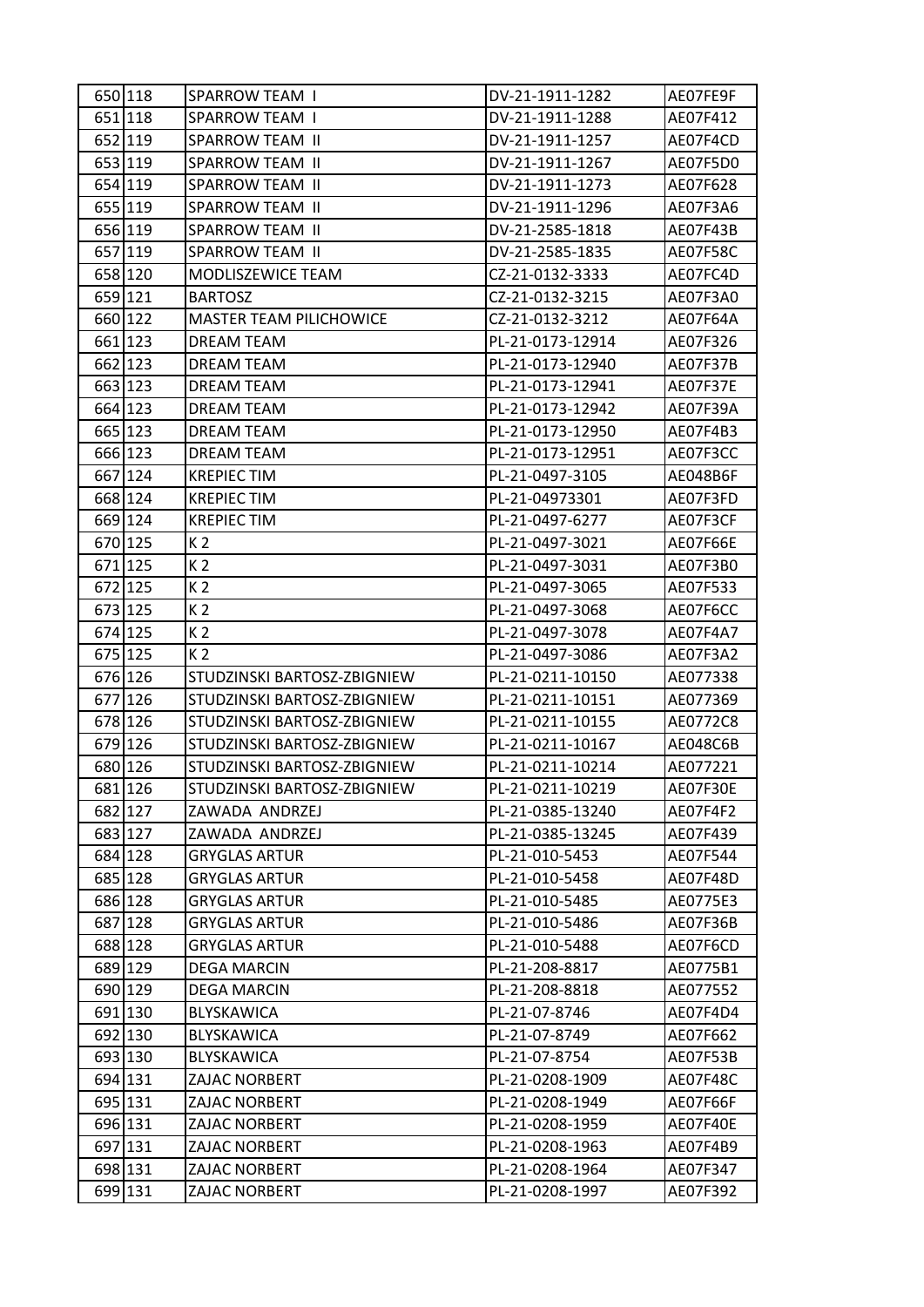| 700 132 | MAT-BUD                 | PL-21-0430-4585 | AE07F62F |
|---------|-------------------------|-----------------|----------|
| 701 132 | MAT-BUD                 | PL-21-0430-4587 | AE07F346 |
| 702 132 | MAT-BUD                 | PL-21-0430-5538 | AE07F367 |
| 703 132 | MAT-BUD                 | PL-21-0430-5544 | AE07FE1D |
| 704 132 | MAT-BUD                 | PL-21-0430-5550 | AE07FCF9 |
| 705 132 | MAT-BUD                 | PL-21-0430-5554 | AE07FC99 |
| 706 133 | TEAM G & W              | PL-21-0208-3371 | AE07F583 |
| 707 133 | TEAM G & W              | PL-21-0208-3373 | AE07F6B5 |
| 708 133 | TEAM G & W              | PL-21-0208-3376 | AE07FB58 |
| 709 133 | TEAM G & W              | PL-21-0208-4251 | AE07FDB8 |
| 710 133 | TEAM G & W              | PL-21-0208-4267 | AE07F5E6 |
| 711 133 | TEAM G & W              | PL-21-0208-4278 | AE07F526 |
| 712 134 | PRANAGAL                | PL-21-0497-3662 | AE07F601 |
| 713 134 | PRANAGAL                | PL-21-0497-3665 | AE07F5D8 |
| 714 134 | PRANAGAL                | PL-21-0497-3666 | AE07F2F2 |
| 715 134 | PRANAGAL                | PL-21-0497-3667 | AE07F3FE |
| 716 134 | PRANAGAL                | PL-21-0497-3668 | AE07F631 |
| 717 134 | PRANAGAL                | PL-21-0497-3669 | AE07F320 |
| 718 135 | PATRYCJA I ADRIAN DROZD | PL-21-0463-7731 | AE07FBDD |
| 719 135 | PATRYCJA I ADRIAN DROZD | PL-21-0463-7746 | AE07F462 |
| 720 135 | PATRYCJA I ADRIAN DROZD | PL-21-0463-7750 | AE07FE9B |
| 721 135 | PATRYCJA I ADRIAN DROZD | PL-21-0463-7756 | AE07F608 |
| 722 135 | PATRYCJA I ADRIAN DROZD | PL-21-0463-7761 | AE07F5BB |
| 723 135 | PATRYCJA I ADRIAN DROZD | PL-21-0463-7778 | AE07F61C |
| 724 136 | LEWANDOWSKI TEAM        | PL-21-0411-7408 | AE07F682 |
| 725 136 | LEWANDOWSKI TEAM        | PL-21-0411-7431 | AE07FD21 |
| 726 136 | LEWANDOWSKI TEAM        | PL-21-0411-7436 | AE07FBBA |
| 727 136 | LEWANDOWSKI TEAM        | PL-21-08-2055   | AE07F626 |
| 728 136 | LEWANDOWSKI TEAM        | PL-21-08-2057   | AE07F33C |
| 729 136 | LEWANDOWSKI TEAM        | PL-21-08-2059   | AE07F618 |
| 730 137 | AMELKA J.K. I           | PL-21-0424-8101 | AE07FB9A |
| 731 137 | AMELKA J.K. I           | PL-21-0424-8102 | AE07F586 |
| 732 137 | AMELKA J.K. I           | PL-21-0424-8105 | AE07F50A |
| 733 137 | AMELKA J.K. I           | PL-21-0424-8106 | AE07F4F0 |
| 734 137 | AMELKA J.K. I           | PL-21-0424-8108 | AE07F476 |
| 735 137 | AMELKA J.K. I           | PL-21-0424-8109 | AE07F4E3 |
| 736 138 | AMELKA J.K. II          | PL-21-0424-8115 | AE07F313 |
| 737 138 | AMELKA J.K. II          | PL-21-0424-8116 | AE07FDF4 |
| 738 138 | AMELKA J.K. II          | PL-21-0424-8117 | AE07F658 |
| 739 138 | AMELKA J.K. II          | PL-21-0424-8119 | AE07F41F |
| 740 138 | AMELKA J.K. II          | PL-21-0424-8121 | AE07F4AA |
| 741 138 | AMELKA J.K. II          | PL-21-0424-8122 | AE07F4AE |
| 742 139 | AMELKA III              | PL-21-0424-8103 | AE07F3AC |
| 743 139 | AMELKA III              | PL-21-0424-8104 | AE07F698 |
| 744 139 | AMELKA III              | PL-21-0424-8107 | AE07F670 |
| 745 139 | AMELKA III              | PL-21-0424-8111 | AE07F6B6 |
| 746 139 | AMELKA III              | PL-21-0424-8112 | AE07F549 |
| 747 139 | AMELKA III              | PL-21-0424-8113 | AE07F483 |
| 748 140 | AMELIA J.K. IV          | PL-21-0424-8110 | AE07F61E |
| 749 140 | AMELIA J.K. IV          | PL-21-0424-8120 | AE07F511 |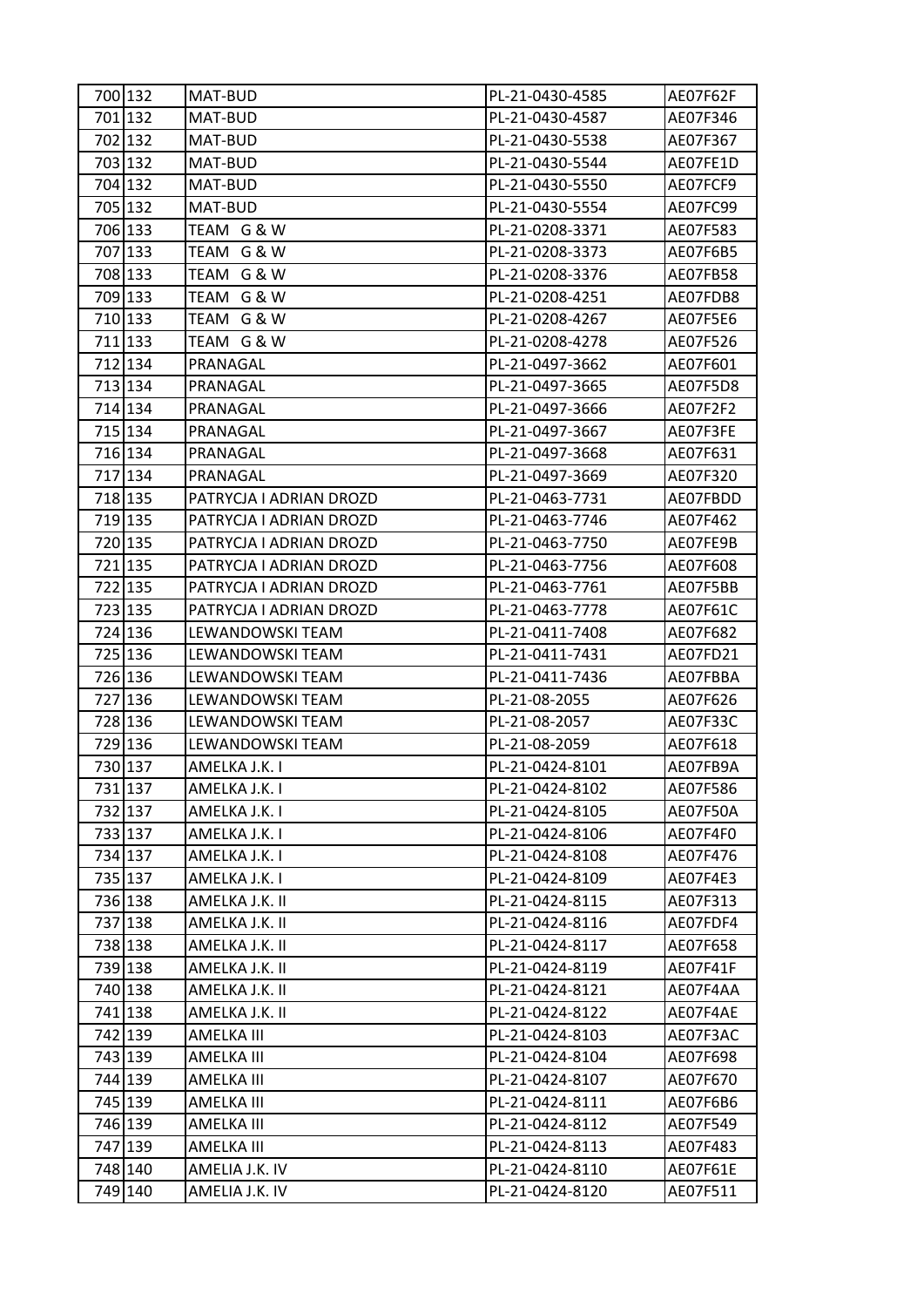| 750 141 | <b>LESZEK SERAFIN</b> | PL-21-0250-6101 | AE07F3A8 |
|---------|-----------------------|-----------------|----------|
| 751 141 | <b>LESZEK SERAFIN</b> | PL-21-0250-6104 | AE07FDF9 |
| 752 141 | <b>LESZEK SERAFIN</b> | PL-21-0250-6107 | AE07F517 |
| 753 141 | <b>LESZEK SERAFIN</b> | PL-21-0250-6108 | AE077549 |
| 754 141 | <b>LESZEK SERAFIN</b> | PL-21-0250-6110 | AE07F611 |
| 755 141 | <b>LESZEK SERAFIN</b> | PL-21-0250-6115 | AE07F35E |
| 756 142 | TAYA                  | PL-21-0250-6118 | AE0774CA |
| 757 142 | TAYA                  | PL-21-0250-6122 | AE07722A |
| 758 142 | <b>TAYA</b>           | PL-21-0250-6124 | AE07F6C0 |
| 759 142 | <b>TAYA</b>           | PL-21-0250-6131 | AE07805A |
| 760 142 | <b>TAYA</b>           | PL-21-0250-6134 | AE048C2F |
| 761 142 | <b>TAYA</b>           | PL-21-0250-6143 | AE077330 |
| 762 143 | <b>GIULIA</b>         | PL-21-0250-6145 | AE07F5C3 |
| 763 144 | KURYLO KRZYSZTOF      | PL-21-0412-6537 | AE07FD1C |
| 764 144 | KURYLO KRZYSZTOF      | PL-21-0412-6541 | AE07FBF8 |
| 765 144 | KURYLO KRZYSZTOF      | PL-21-0412-6543 | AE07FD82 |
| 766 144 | KURYLO KRZYSZTOF      | PL-21-0412-6547 | AE0773E9 |
| 767 144 | KURYLO KRZYSZTOF      | PL-21-0412-6553 | AE07FC89 |
| 768 144 | KURYLO KRZYSZTOF      | PL-21-0412-6556 | AE07FD60 |
| 769 145 | LANDMAN               | PL-21-0208-7903 | AE07FD0C |
| 770 145 | LANDMAN               | PL-21-0208-7907 | AE07FD0D |
| 771 145 | LANDMAN               | PL-21-0208-7908 | AE07FE60 |
| 772 145 | LANDMAN               | PL-21-0208-7920 | AE07FDDE |
| 773 145 | LANDMAN               | PL-21-0208-7928 | AE07FC80 |
| 774 145 | LANDMAN               | PL-21-0208-7934 | AE07FCF5 |
| 775 146 | BOCZKOWSKI-WOSZCZAK   | PL-21-0329-1509 | AE07FBDA |
| 776 146 | BOCZKOWSKI-WOSZCZAK   | PL-21-0329-1511 | AE07FE7E |
| 777 146 | BOCZKOWSKI-WOSZCZAK   | PL-21-0329-1512 | AE07FB89 |
| 778 146 | BOCZKOWSKI-WOSZCZAK   | PL-21-0329-1518 | AE07FB7F |
| 779 146 | BOCZKOWSKI-WOSZCZAK   | PL-21-0329-1520 | AE07FB3D |
| 7801146 | BOCZKOWSKI-WOSZCZAK   | PL-21-0329-1595 | AE07FDE6 |
| 781 147 | SZYMANSKI JERZY       | PL-21-0208-7046 | AE07FD80 |
| 782 147 | SZYMANSKI JERZY       | PL-21-0208-7069 | AE07FBE3 |
| 783 147 | SZYMANSKI JERZY       | PL-21-0208-7074 | AE07FB11 |
| 784 147 | SZYMANSKI JERZY       | PL-21-0208-7075 | AE07FD8E |
| 785 147 | SZYMANSKI JERZY       | PL-21-0208-7077 | AE07FB27 |
| 786 147 | SZYMANSKI JERZY       | PL-21-0208-7080 | AE07FB4C |
| 787 148 | MAJA                  | PL-21-053-14740 | AE07F382 |
| 788 148 | MAJA                  | PL-21-053-14742 | AE07F523 |
| 789 148 | MAJA                  | PL-21-053-14743 | AE07F474 |
| 790 148 | MAJA                  | PL-21-053-14746 | AE07F39C |
| 791 148 | MAJA                  | PL-21-053-14748 | AE07F44B |
| 792 148 | MAJA                  | PL-21-053-14750 | AE07F430 |
| 793 149 | <b>LASEK LUKASZ</b>   | PL-21-0185-512  | AE07F513 |
| 794 149 | <b>LASEK LUKASZ</b>   | PL-21-0185-543  | AE07F6BE |
| 795 149 | <b>LASEK LUKASZ</b>   | PL-21-0185-575  | AE07F5B1 |
| 796 149 | LASEK LUKASZ          | PL-21-0185-619  | AE07F677 |
| 797 149 | LASEK LUKASZ          | PL-21-0185-620  | AE07F619 |
| 798 149 | LASEK LUKASZ          | PL-21-0185-633  | AE07F434 |
| 799 150 | <b>ESCHKE ARTUR</b>   | PL-21-0207-3890 | AE07F675 |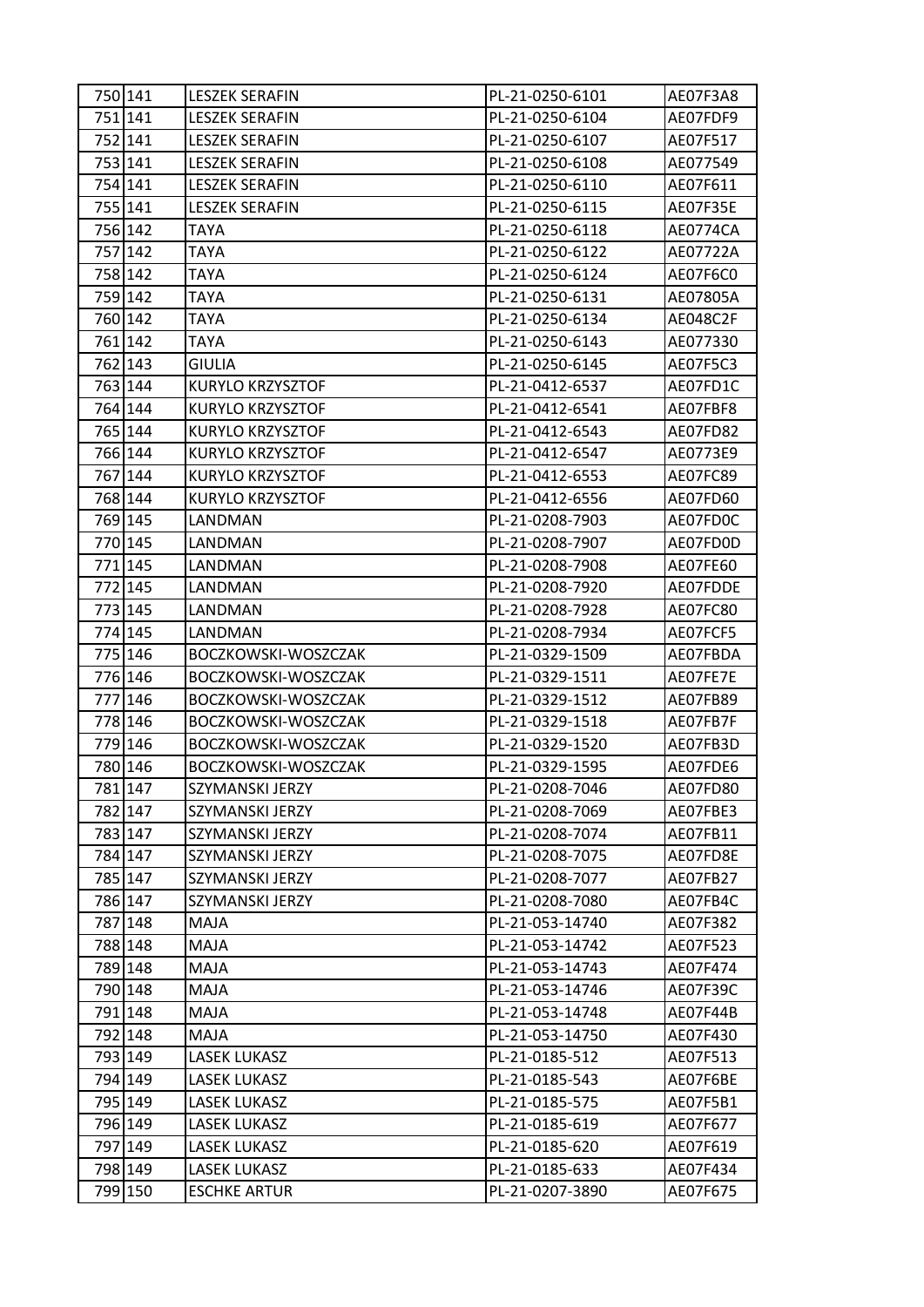| 800 150 | <b>ESCHKE ARTUR</b>         | PL-21-0207-3891  | AE07F6CB |
|---------|-----------------------------|------------------|----------|
| 801 151 | MAJEWSKI WALDEK             | PL-21-0180-4805  | AE07F440 |
| 802 151 | MAJEWSKI WALDEK             | PL-21-0180-4806  | AE07F5AB |
| 803 151 | MAJEWSKI WALDEK             | PL-21-0180-4808  | AE07F3CE |
| 804 151 | <b>MAJEWSKI WALDEK</b>      | PL-21-0425-12278 | AE07F534 |
| 805 151 | <b>MAJEWSKI WALDEK</b>      | PL-21-0425-12279 | AE07F5A0 |
| 806 151 | MAJEWSKI WALDEK             | PL-21-0425-12281 | AE07F4D7 |
| 807 152 | SITARSKI MAREK              | PL-21-0262-1764  | AE07F620 |
| 808 152 | <b>SITARSKI MAREK</b>       | PL-21-0262-1770  | AE07F3E2 |
| 809 152 | SITARSKI MAREK              | PL-21-0262-1774  | AE07F4D0 |
| 810 152 | SITARSKI MAREK              | PL-21-0262-1786  | AE07F5AA |
| 811 152 | SITARSKI MAREK              | PL-21-0280-12862 | AE07F3CD |
| 812 152 | SITARSKI MAREK              | PL-21-0280-12865 | AE07F610 |
| 813 153 | <b>OCHIJEWICZ MAREK</b>     | PL-21-0441-5070  | AE07F5FE |
| 814 153 | <b>OCHIJEWICZ MAREK</b>     | PL-21-0441-5072  | AE07F481 |
| 815 153 | <b>OCHIJEWICZ MAREK</b>     | PL-21-0441-5099  | AE07F536 |
| 816 153 | <b>OCHIJEWICZ MAREK</b>     | PL-21-0441-5101  | AE07F368 |
| 817 153 | <b>OCHIJEWICZ MAREK</b>     | PL-21-0441-5103  | AE07F565 |
| 818 153 | <b>OCHIJEWICZ MAREK</b>     | PL-21-0441-5148  | AE07F3E9 |
| 819 154 | PRZEDNIKOWSKI WIESLAW       | PL-21-0306-4703  | AE07F5D5 |
| 820 154 | PRZEDNIKOWSKI WIESLAW       | PL-21-0306-4705  | AE07FBC8 |
| 821 154 | PRZEDNIKOWSKI WIESLAW       | PL-21-0306-4712  | AE07F667 |
| 822 154 | PRZEDNIKOWSKI WIESLAW       | PL-21-0306-4713  | AE07F649 |
| 823 154 | PRZEDNIKOWSKI WIESLAW       | PL-21-0306-4739  | AE07F403 |
| 824 154 | PRZEDNIKOWSKI WIESLAW       | PL-21-0306-4744  | AE07F66A |
| 825 155 | TCHORZEWSKI WOJCIECH        | PL-21-0468-6315  | AE07F63B |
| 826 155 | <b>TCHORZEWSKI WOJCIECH</b> | PL-21-0468-6316  | AE07F475 |
| 827 155 | TCHORZEWSKI WOJCIECH        | PL-21-0468-6319  | AE07F3D9 |
| 828 155 | TCHORZEWSKI WOJCIECH        | PL-21-0468-6320  | AE07FDA9 |
| 829 155 | <b>TCHORZEWSKI WOJCIECH</b> | PL-21-0468-6334  | AE07F6BC |
| 830 155 | TCHORZEWSKI WOJCIECH        | PL-21-0468-6335  | AE07F4D8 |
| 831 156 | <b>GWOSDZ WALDEMAR</b>      | DV-21-4973-198   | AE07F410 |
| 832 156 | <b>GWOSDZ WALDEMAR</b>      | DV-21-4973-207   | AE07F504 |
| 833 156 | <b>GWOSDZ WALDEMAR</b>      | DV-21-4973-208   | AE07F5F1 |
| 834 156 | <b>GWOSDZ WALDEMAR</b>      | DV-21-4973-209   | AE07F3DF |
| 835 156 | <b>GWOSDZ WALDEMAR</b>      | DV-21-4973-210   | AE07F42F |
| 836 156 | <b>GWOSDZ WALDEMAR</b>      | DV-21-4973-211   | AE07740C |
| 837 157 | <b>GIL JOLANTA</b>          | NL-21-1332315    | AE07FDBA |
| 838 157 | <b>GIL JOLANTA</b>          | PL-21-0176-4605  | AE07F58A |
| 839 157 | <b>GIL JOLANTA</b>          | PL-21-0176-4613  | AE07F621 |
| 840 157 | <b>GIL JOLANTA</b>          | PL-21-0176-4635  | AE07F2FE |
| 841 157 | <b>GIL JOLANTA</b>          | PL-21-0176-4664  | AE07F60C |
| 842 157 | <b>GIL JOLANTA</b>          | PL-21-0176-4673  | AE07F5D3 |
| 843 158 | LIS ANDRZEJ                 | PL-21-09-8547    | AE07F52B |
| 844 158 | LIS ANDRZEJ                 | PL-21-09-8562    | AE07F6D1 |
| 845 158 | <b>LIS ANDRZEJ</b>          | PL-21-09-8569    | AE07F485 |
| 846 158 | LIS ANDRZEJ                 | PL-21-09-8580    | AE07F4FF |
| 847 158 | LIS ANDRZEJ                 | PL-21-09-8599    | AE07F4B1 |
| 848 158 | LIS ANDRZEJ                 | PL-21-09-8600    | AE07F557 |
| 849 159 | <b>BLUE TEAM</b>            | PL-21-02-3241    | AE07FABE |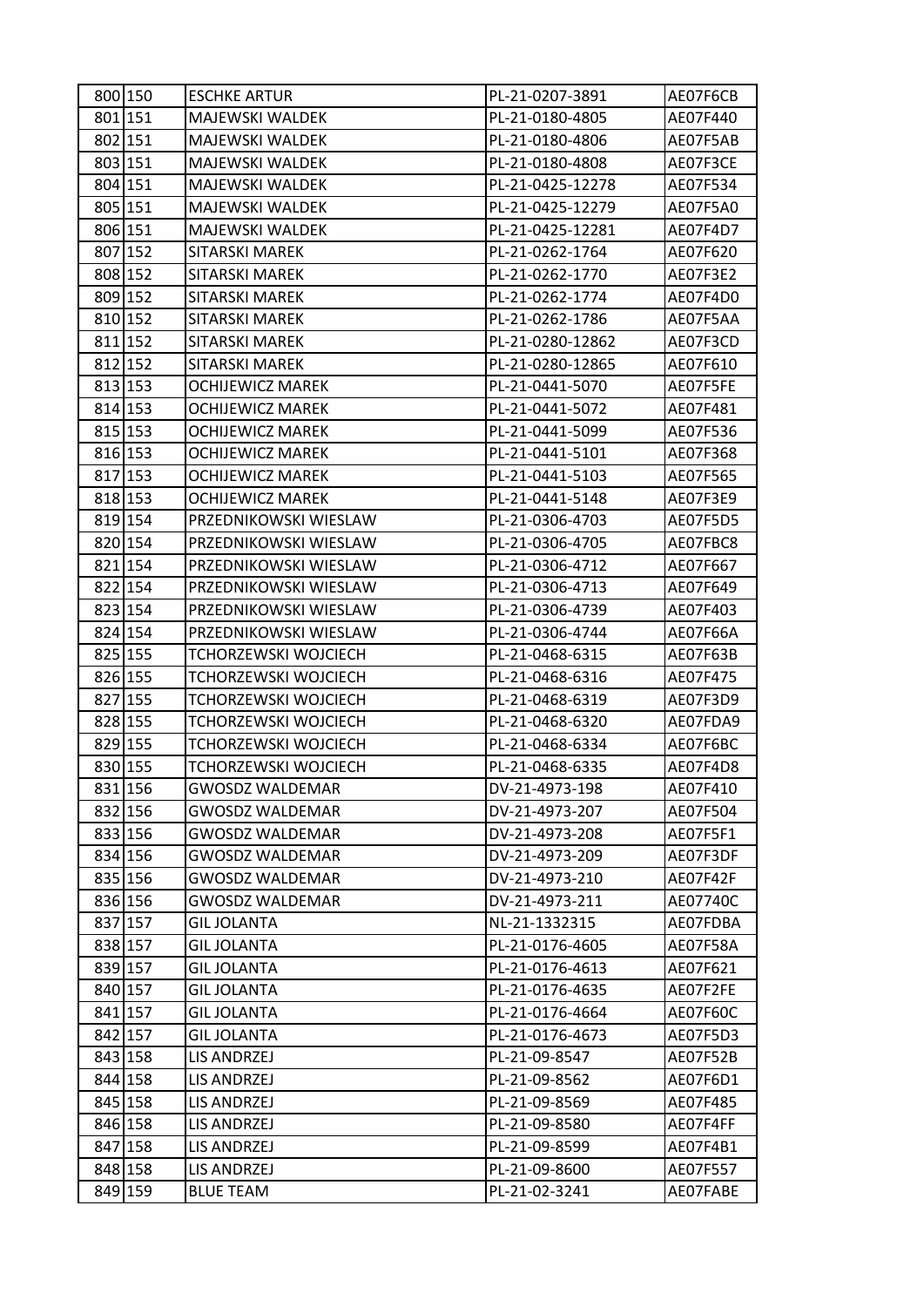| 850 159 | <b>BLUE TEAM</b>            | PL-21-02-3243    | AE07F545        |
|---------|-----------------------------|------------------|-----------------|
| 851 159 | <b>BLUE TEAM</b>            | PL-21-02-3245    | AE07F5AC        |
| 852 159 | <b>BLUE TEAM</b>            | PL-21-02-3247    | AE07F4C6        |
| 853 159 | <b>BLUE TEAM</b>            | PL-21-02-3249    | AE07F5BA        |
| 854 159 | <b>BLUE TEAM</b>            | PL-21-02-3255    | AE07F5B6        |
| 855 160 | RED TEAM                    | PL-21-02-3239    | AE07F5D6        |
| 856 160 | RED TEAM                    | PL-21-02-3248    | AE07F4C1        |
| 857 160 | <b>RED TEAM</b>             | PL-21-02-3251    | AE07F5EA        |
| 858 160 | <b>RED TEAM</b>             | PL-21-02-3252    | AE07F5FB        |
| 859 160 | RED TEAM                    | PL-21-02-3256    | AE07FE9C        |
| 860 160 | RED TEAM                    | PL-21-02-3261    | AE07F3B3        |
| 861 161 | PASTUSZAK MICHAL            | PL-21-0497-5816  | AE07F441        |
| 862 161 | PASTUSZAK MICHAL            | PL-21-0497-5818  | AE07F317        |
| 863 162 | NIEDUZAK JOZEF              | PL-21-0289-5984  | AE07F3C5        |
| 864 162 | NIEDUZAK JOZEF              | PL-21-0289-5986  | AE07F3D7        |
| 865 162 | NIEDUZAK JOZEF              | PL-21-0289-5999  | AE07F68F        |
| 866 162 | NIEDUZAK JOZEF              | PL-21-0289-6511  | AE07F404        |
| 867 162 | NIEDUZAK JOZEF              | PL-21-0289-6515  | AE07F629        |
| 868 162 | NIEDUZAK JOZEF              | PL-21-0289-6561  | AE07FDB0        |
| 869 163 | PANAS TEAM                  | PL-21-0210-1012  | AE07F416        |
| 870 163 | PANAS TEAM                  | PL-21-0210-1116  | AE07F44A        |
| 871 163 | PANAS TEAM                  | PL-21-0210-1157  | AE07F67D        |
| 872 163 | PANAS TEAM                  | PL-21-0210-1174  | AE07F41E        |
| 873 163 | PANAS TEAM                  | PL-21-0210-1177  | AE07F4E2        |
| 874 163 | PANAS TEAM                  | PL-21-0210-1192  | AE07F425        |
| 875 164 | SYLWIA I DAREK ZYBURA 1     | PL-21-0211-3801  | AE07F579        |
| 876 164 | SYLWIA I DAREK ZYBURA 1     | PL-21-0211-3802  | AE07F64B        |
| 877 164 | SYLWIA I DAREK ZYBURA 1     | PL-21-0211-3803  | AE07F3FA        |
| 878 164 | SYLWIA I DAREK ZYBURA 1     | PL-21-0211-3804  | AE07F639        |
| 879 164 | SYLWIA I DAREK ZYBURA 1     | PL-21-0211-3805  | AE07F66B        |
| 880 164 | SYLWIA I DAREK ZYBURA 1     | PL-21-0211-3806  | AE07F497        |
| 881 164 | SYLWIA I DAREK ZYBURA 1     | PL-21-0211-3807  | <b>AE07F52E</b> |
| 882 165 | <b>KAJKA</b>                | DV-21-7360-221   | AE07F62B        |
| 883 165 | KAJKA                       | DV-21-7360-224   | AE07F47B        |
| 884 165 | KAJKA                       | DV-21-7360-263   | AE07F644        |
| 885 165 | KAJKA                       | PL-21-0211-3003  | AE07F5F5        |
| 886 165 | <b>KAJKA</b>                | PL-21-0211-3042  | AE07F494        |
| 887 165 | KAJKA                       | PL-21-0211-3057  | AE07F2F6        |
| 888 166 | K&K                         | PL-21-0208-3972  | AE07FC36        |
| 889 166 | K&K                         | PL-21-0208-3973  | AE07FC74        |
| 890 166 | K&K                         | PL-21-0215-11052 | AE07FE30        |
| 891 167 | <b>SMYK TOMASZ</b>          | PL-21-0497-2184  | AE07FCD1        |
| 892 167 | <b>SMYK TOMASZ</b>          | PL-21-0497-2185  | AE07FCCF        |
| 893 167 | <b>SMYK TOMASZ</b>          | PL-21-0497-2187  | AE07FB62        |
| 894 167 | <b>SMYK TOMASZ</b>          | PL-21-0497-2188  | AE07FB0C        |
| 895 167 | <b>SMYK TOMASZ</b>          | PL-21-0497-2195  | AE07FCF0        |
| 896 167 | <b>SMYK TOMASZ</b>          | PL-21-0497-2197  | AE07FB7D        |
| 897 168 | <b>MAJCHER - BARAN TEAM</b> | PL-21-0230-105   | AE07F3D8        |
| 898 168 | MAJCHER - BARAN TEAM        | PL-21-0230-107   | AE07FE6D        |
| 899 168 | MAJCHER - BARAN TEAM        | PL-21-0230-130   | AE07F4D1        |